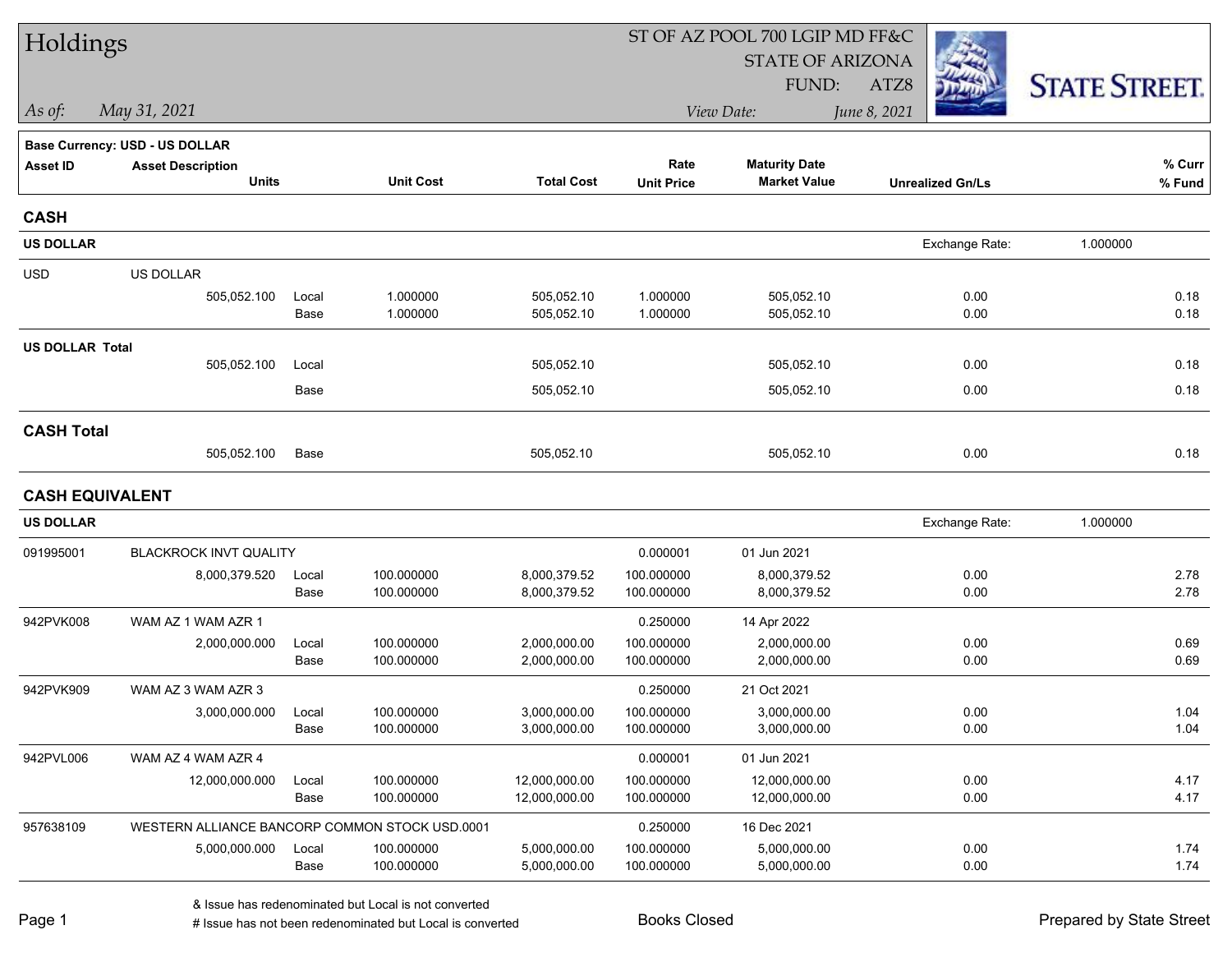| Holdings               |                                                  |       |                  |                   |                   | ST OF AZ POOL 700 LGIP MD FF&C |                         |                      |
|------------------------|--------------------------------------------------|-------|------------------|-------------------|-------------------|--------------------------------|-------------------------|----------------------|
|                        |                                                  |       |                  |                   |                   | <b>STATE OF ARIZONA</b>        |                         |                      |
|                        |                                                  |       |                  |                   |                   | FUND:                          | ATZ8                    | <b>STATE STREET.</b> |
| As of:                 | May 31, 2021                                     |       |                  |                   |                   | View Date:                     | June 8, 2021            |                      |
|                        | <b>Base Currency: USD - US DOLLAR</b>            |       |                  |                   |                   |                                |                         |                      |
| <b>Asset ID</b>        | <b>Asset Description</b>                         |       |                  |                   | Rate              | <b>Maturity Date</b>           |                         | % Curr               |
|                        | <b>Units</b>                                     |       | <b>Unit Cost</b> | <b>Total Cost</b> | <b>Unit Price</b> | <b>Market Value</b>            | <b>Unrealized Gn/Ls</b> | $%$ Fund             |
| 95763A914              | WESTERN ALLIANCE BANCORP PP                      |       |                  |                   | 0.200000          | 24 Jun 2021                    |                         |                      |
|                        | 5,000,000.000                                    | Local | 100.000000       | 5,000,000.00      | 100.000000        | 5,000,000.00                   | 0.00                    | 1.74                 |
|                        |                                                  | Base  | 100.000000       | 5,000,000.00      | 100.000000        | 5,000,000.00                   | 0.00                    | 1.74                 |
| 979QHR003              | SOUTH STREET REPO                                |       |                  |                   | 0.100000          | 01 Jun 2021                    |                         |                      |
|                        | 9,861,022.980                                    | Local | 100.000000       | 9,861,022.98      | 100.000000        | 9,861,022.98                   | 0.00                    | 3.43                 |
|                        |                                                  | Base  | 100.000000       | 9,861,022.98      | 100.000000        | 9,861,022.98                   | 0.00                    | 3.43                 |
| <b>US DOLLAR Total</b> |                                                  |       |                  |                   |                   |                                |                         |                      |
|                        | 44,861,402.500                                   | Local |                  | 44,861,402.50     |                   | 44,861,402.50                  | 0.00                    | 15.59                |
|                        |                                                  | Base  |                  | 44,861,402.50     |                   | 44,861,402.50                  | 0.00                    | 15.59                |
|                        | <b>CASH EQUIVALENT Total</b>                     |       |                  |                   |                   |                                |                         |                      |
|                        | 44,861,402.500                                   | Base  |                  | 44,861,402.50     |                   | 44,861,402.50                  | 0.00                    | 15.59                |
| <b>FIXED INCOME</b>    |                                                  |       |                  |                   |                   |                                |                         |                      |
| <b>US DOLLAR</b>       |                                                  |       |                  |                   |                   |                                | Exchange Rate:          | 1.000000             |
| 30218HAA5              | EXPORT LEASING 2009 LLC US GOVT GUAR 08/21 1.859 |       |                  |                   | 1.859000          | 28 Aug 2021                    |                         |                      |
|                        | 17,996.360                                       | Local | 100.042286       | 18,003.97         | 100.367403        | 18,062.48                      | 58.51                   | 0.01                 |
| Original Face:         | 965,094.000                                      | Base  | 100.042286       | 18,003.97         | 100.367403        | 18,062.48                      | 58.51                   | 0.01                 |
| 36178GHQ0              | GNMA POOL AA8339 GN 08/27 FIXED 3                |       |                  |                   | 3.000000          | 15 Aug 2027                    |                         |                      |
|                        | 685,518.800                                      | Local | 102.877977       | 705,247.87        | 105.393168        | 722.489.98                     | 17,242.11               | 0.25                 |
| Original Face:         | 5,000,000.000                                    | Base  | 102.877977       | 705,247.87        | 105.393168        | 722,489.98                     | 17,242.11               | 0.25                 |
| 36179MAF7              | GNMA II POOL MA0006 G2 04/27 FIXED 2.5           |       |                  |                   | 2.500000          | 20 Apr 2027                    |                         |                      |
|                        | 582,208.250                                      | Local | 102.203761       | 595,038.73        | 103.431741        | 602,188.13                     | 7,149.40                | 0.21                 |
| Original Face:         | 4,372,786.000                                    | Base  | 102.203761       | 595,038.73        | 103.431741        | 602,188.13                     | 7,149.40                | 0.21                 |
| 36179MCH1              | GNMA II POOL MA0072 G2 05/27 FIXED 2.5           |       |                  |                   | 2.500000          | 20 May 2027                    |                         |                      |
|                        | 691,029.250                                      | Local | 101.942271       | 704,450.91        | 103.432415        | 714,748.24                     | 10,297.33               | 0.25                 |
| Original Face:         | 5,000,000.000                                    | Base  | 101.942271       | 704,450.91        | 103.432415        | 714,748.24                     | 10,297.33               | 0.25                 |
| 36179MGP9              | GNMA II POOL MA0206 G2 07/27 FIXED 3.5           |       |                  |                   | 3.500000          | 20 Jul 2027                    |                         |                      |
|                        | 394,025.820                                      | Local | 103.174196       | 406,532.97        | 106.937408        | 421,361.00                     | 14,828.03               | 0.15                 |
| Original Face:         | 4,169,641.000                                    | Base  | 103.174196       | 406,532.97        | 106.937408        | 421,361.00                     | 14,828.03               | 0.15                 |

& Issue has redenominated but Local is not converted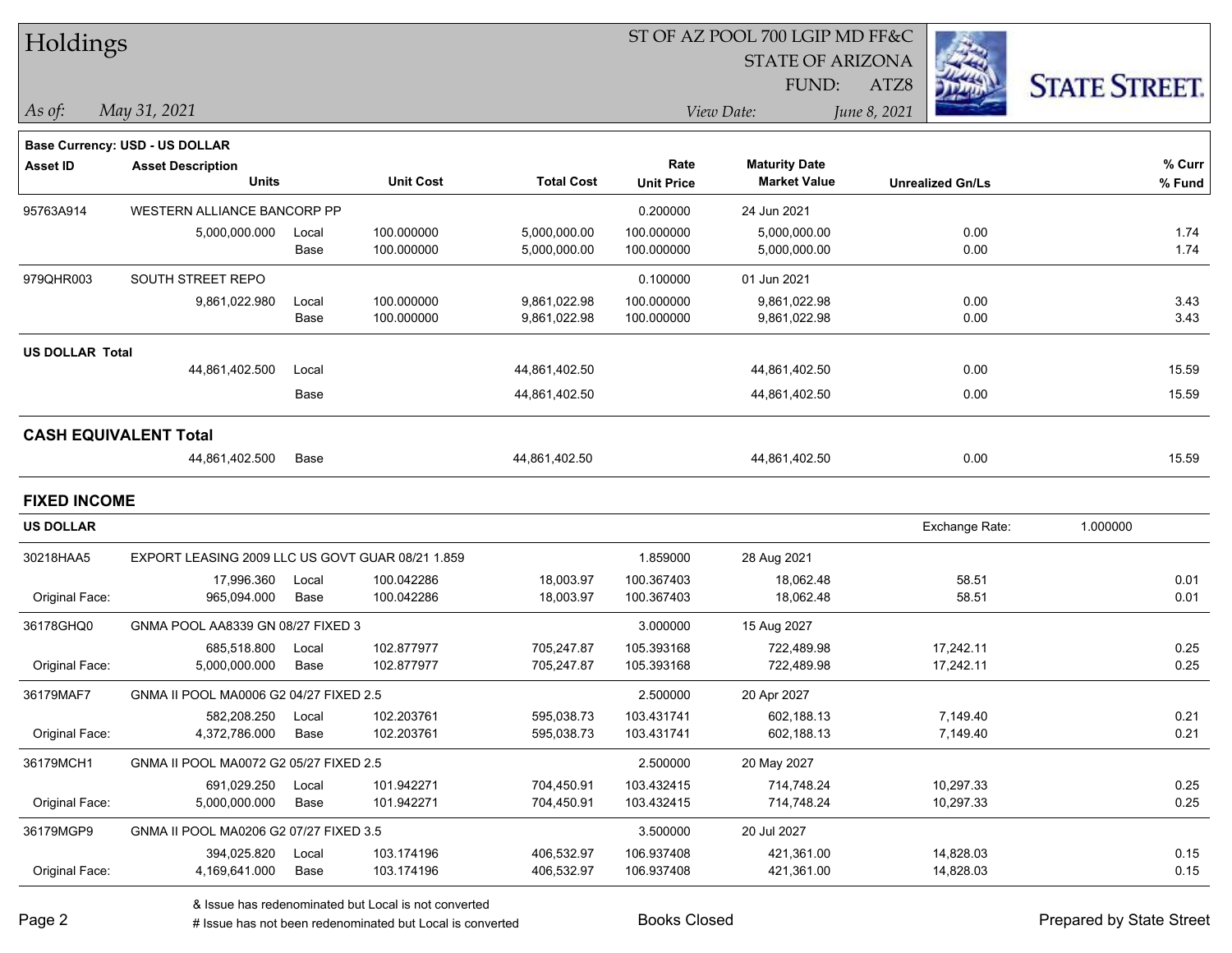|  | <b>Holdings</b> |
|--|-----------------|
|  |                 |

### ST OF AZ POOL 700 LGIP MD FF&C

STATE OF ARIZONA

FUND:



ATZ8

| As ot: | $\sim$<br>$202^{-}$<br>Mau | Date:<br>$.1$ $e^{\gamma}$<br> | $\mu$ ne |
|--------|----------------------------|--------------------------------|----------|
|        |                            |                                |          |

|                 | Base Currency: USD - US DOLLAR            |       |                  |                   |                   |                      |                         |        |
|-----------------|-------------------------------------------|-------|------------------|-------------------|-------------------|----------------------|-------------------------|--------|
| <b>Asset ID</b> | <b>Asset Description</b>                  |       |                  |                   | Rate              | <b>Maturity Date</b> |                         | % Curr |
|                 | <b>Units</b>                              |       | <b>Unit Cost</b> | <b>Total Cost</b> | <b>Unit Price</b> | <b>Market Value</b>  | <b>Unrealized Gn/Ls</b> | % Fund |
| 36179NDH8       | GNMA II POOL MA1004 G2 05/43 FIXED 3      |       |                  |                   | 3.000000          | 20 May 2043          |                         |        |
|                 | 292,967.120                               | Local | 101.112930       | 296,227.64        | 103.186646        | 302,302.95           | 6,075.31                | 0.11   |
| Original Face:  | 2,000,000.000                             | Base  | 101.112930       | 296,227.64        | 103.186646        | 302,302.95           | 6,075.31                | 0.11   |
| 36202F3T1       | GNMA II POOL 005310 G2 02/27 FIXED 3.5    |       |                  |                   | 3.500000          | 20 Feb 2027          |                         |        |
|                 | 261,426.470                               | Local | 102.090301       | 266,891.07        | 105.888115        | 276,819.56           | 9,928.49                | 0.10   |
| Original Face:  | 2,910,888.000                             | Base  | 102.090301       | 266,891.07        | 105.888115        | 276,819.56           | 9,928.49                | 0.10   |
| 36225E3Y6       | GNMA II POOL 082614 G2 09/40 FLOATING VAR |       |                  |                   | 2.250000          | 20 Sep 2040          |                         |        |
|                 | 522,586.040                               | Local | 102.963110       | 538,070.84        | 104.560437        | 546,418.25           | 8,347.41                | 0.19   |
| Original Face:  | 9,450,000.000                             | Base  | 102.963110       | 538,070.84        | 104.560437        | 546,418.25           | 8,347.41                | 0.19   |
| 3622A2EM0       | GNMA POOL 783740 GN 12/27 FIXED 2.5       |       |                  |                   | 2.500000          | 15 Dec 2027          |                         |        |
|                 | 377,983.410                               | Local | 100.985803       | 381,709.58        | 104.484463        | 394,933.94           | 13,224.36               | 0.14   |
| Original Face:  | 2,500,000.000                             | Base  | 100.985803       | 381,709.58        | 104.484463        | 394,933.94           | 13,224.36               | 0.14   |
| 3622A2F31       | GNMA II POOL 783786 G2 06/28 FIXED 2.5    |       |                  | 2.500000          | 20 Jun 2028       |                      |                         |        |
|                 | 274,048.400                               | Local | 100.951204       | 276,655.16        | 102.467242        | 280,809.84           | 4,154.68                | 0.10   |
| Original Face:  | 1,500,000.000                             | Base  | 100.951204       | 276,655.16        | 102.467242        | 280,809.84           | 4,154.68                | 0.10   |
| 36230M3Y1       | GNMA POOL 753515 GN 11/40 FIXED 4         |       |                  |                   | 4.000000          | 15 Nov 2040          |                         |        |
|                 | 525,996.470                               | Local | 105.191031       | 553,301.11        | 109.991109        | 578,549.35           | 25,248.24               | 0.20   |
| Original Face:  | 5,872,458.000                             | Base  | 105.191031       | 553,301.11        | 109.991109        | 578,549.35           | 25,248.24               | 0.20   |
| 36241KZ76       | GNMA POOL 782566 GN 02/24 FIXED 5.5       |       |                  |                   | 5.500000          | 15 Feb 2024          |                         |        |
|                 | 11,511.650                                | Local | 101.443668       | 11,677.84         | 104.806293        | 12,064.93            | 387.09                  | 0.00   |
| Original Face:  | 1,000,000.000                             | Base  | 101.443668       | 11,677.84         | 104.806293        | 12,064.93            | 387.09                  | 0.00   |
| 36290TK65       | GNMA POOL 616917 GN 12/35 FIXED 5         |       |                  |                   | 5.000000          | 15 Dec 2035          |                         |        |
|                 | 24,911.090                                | Local | 104.395753       | 26,006.12         | 112.849661        | 28,112.08            | 2,105.96                | 0.01   |
| Original Face:  | 1,000,000.000                             | Base  | 104.395753       | 26,006.12         | 112.849661        | 28,112.08            | 2,105.96                | 0.01   |
| 36294XCP9       | GNMA POOL 662578 GN 09/22 FIXED 5         |       |                  |                   | 5.000000          | 15 Sep 2022          |                         |        |
|                 | 172.120                                   | Local | 100.569370       | 173.10            | 103.821238        | 178.70               | 5.60                    | 0.00   |
| Original Face:  | 25,000.000                                | Base  | 100.569370       | 173.10            | 103.821238        | 178.70               | 5.60                    | 0.00   |
| 36297KGS4       | GNMA POOL 714009 GN 10/39 FIXED 5         |       |                  |                   | 5.000000          | 15 Oct 2039          |                         |        |
|                 | 55,195.600                                | Local | 103.082202       | 56,896.84         | 114.694697        | 63,306.43            | 6,409.59                | 0.02   |
| Original Face:  | 2,000,000.000                             | Base  | 103.082202       | 56,896.84         | 114.694697        | 63,306.43            | 6,409.59                | 0.02   |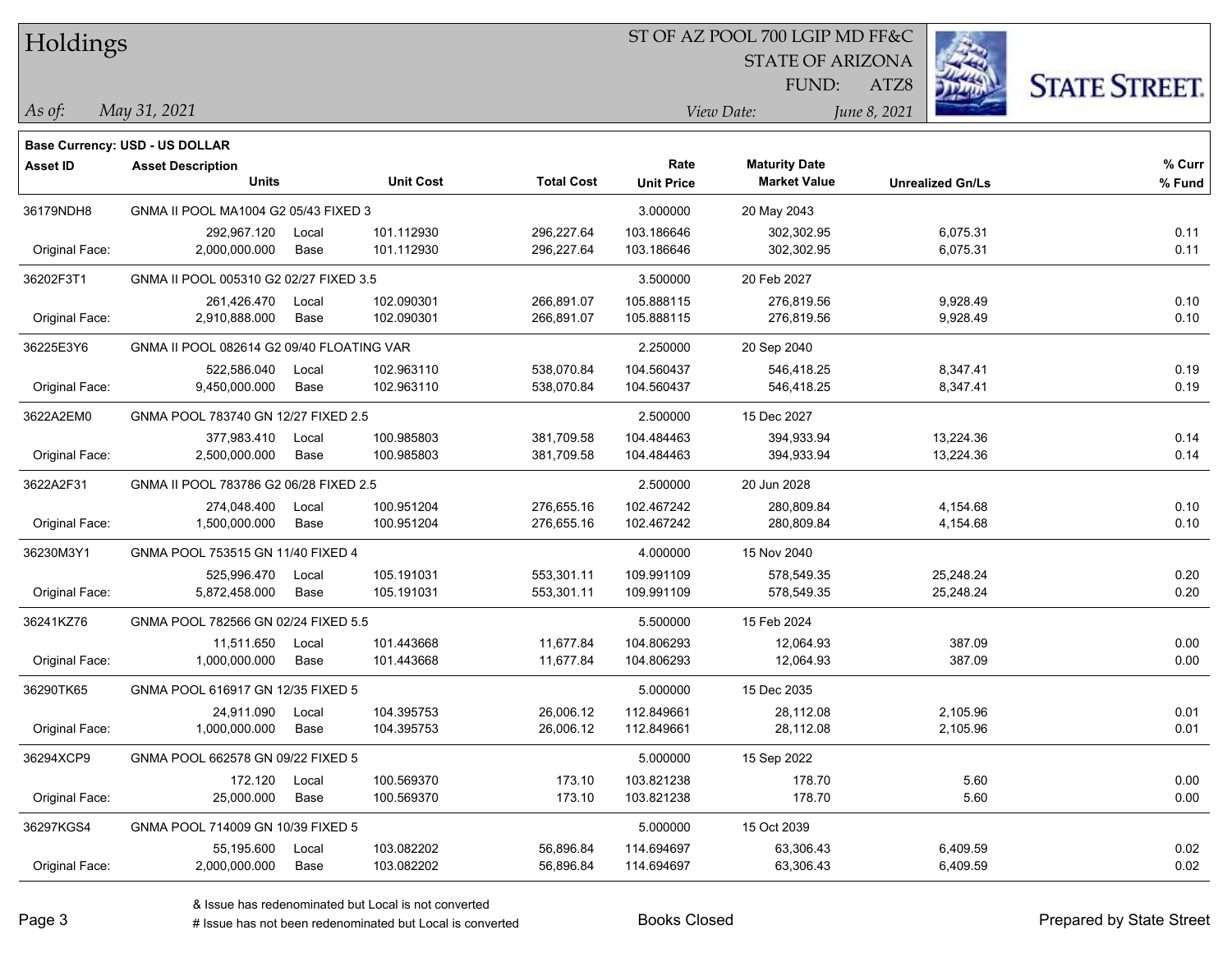### ST OF AZ POOL 700 LGIP MD FF&C

STATE OF ARIZONA

FUND:



*May 31, 2021 As of: View Date: June 8, 2021*

ATZ8

|                | Base Currency: USD - US DOLLAR                 |       |                  |                   |                   |                      |                         |        |
|----------------|------------------------------------------------|-------|------------------|-------------------|-------------------|----------------------|-------------------------|--------|
| Asset ID       | <b>Asset Description</b>                       |       |                  |                   | Rate              | <b>Maturity Date</b> |                         | % Curr |
|                | <b>Units</b>                                   |       | <b>Unit Cost</b> | <b>Total Cost</b> | <b>Unit Price</b> | <b>Market Value</b>  | <b>Unrealized Gn/Ls</b> | % Fund |
| 38375UAN0      | GOVERNMENT NATIONAL MORTGAGE A GNR 2013 H21 FB |       |                  |                   | 0.810380          | 20 Sep 2063          |                         |        |
|                | 795,276.890                                    | Local | 100.421504       | 798,629.01        | 100.744160        | 801,195.02           | 2,566.01                | 0.28   |
| Original Face: | 1,500,000.000                                  | Base  | 100.421504       | 798,629.01        | 100.744160        | 801,195.02           | 2,566.01                | 0.28   |
| 38375UDJ6      | GOVERNMENT NATIONAL MORTGAGE A GNR 2014 H04 FB |       |                  |                   | 0.760380          | 20 Feb 2064          |                         |        |
|                | 809,544.920                                    | Local | 100.371759       | 812,554.48        | 100.781130        | 815,868.52           | 3,314.04                | 0.28   |
| Original Face: | 1,530,000.000                                  | Base  | 100.371759       | 812,554.48        | 100.781130        | 815,868.52           | 3,314.04                | 0.28   |
| 38376R4Z6      | GOVERNMENT NATIONAL MORTGAGE A GNR 2017 H14 FB |       |                  |                   | 1.585500          | 20 Jun 2067          |                         |        |
|                | 868,948.770                                    | Local | 101.997290       | 886,304.20        | 101.338010        | 880,575.39           | $-5,728.81$             | 0.31   |
| Original Face: | 1,200,000.000                                  | Base  | 101.997290       | 886,304.20        | 101.338010        | 880,575.39           | $-5,728.81$             | 0.31   |
| 38377YWD8      | GOVERNMENT NATIONAL MORTGAGE A GNR 2011 140 PC |       |                  |                   | 2.000000          | 16 Aug 2039          |                         |        |
|                | 204,296.560                                    | Local | 100.991549       | 206,322.26        | 101.237610        | 206,824.95           | 502.69                  | 0.07   |
| Original Face: | 2,720,000.000                                  | Base  | 100.991549       | 206,322.26        | 101.237610        | 206,824.95           | 502.69                  | 0.07   |
| 38378B4Q9      | GOVERNMENT NATIONAL MORTGAGE A GNR 2013 7 C    |       |                  |                   | 2.637000          | 16 May 2051          |                         |        |
|                | 213,504.680                                    | Local | 101.469813       | 216,642.80        | 101.576570        | 216,870.73           | 227.93                  | 0.08   |
| Original Face: | 4,000,000.000                                  | Base  | 101.469813       | 216,642.80        | 101.576570        | 216,870.73           | 227.93                  | 0.08   |
| 38378H4K9      | GOVERNMENT NATIONAL MORTGAGE A GNR 2012 124 KB |       |                  |                   | 2.000000          | 20 Jul 2042          |                         |        |
|                | 1,234,463.650                                  | Local | 101.994557       | 1,259,085.73      | 103.641750        | 1,279,419.73         | 20,334.00               | 0.44   |
| Original Face: | 4,400,000.000                                  | Base  | 101.994557       | 1,259,085.73      | 103.641750        | 1,279,419.73         | 20,334.00               | 0.44   |
| 38378KBF5      | GOVERNMENT NATIONAL MORTGAGE A GNR 2013 30 A   |       |                  |                   | 1.500000          | 16 May 2042          |                         |        |
|                | 795,912.780                                    | Local | 99.380158        | 790,979.38        | 100.675270        | 801,287.34           | 10,307.96               | 0.28   |
| Original Face: | 3,000,000.000                                  | Base  | 99.380158        | 790,979.38        | 100.675270        | 801,287.34           | 10,307.96               | 0.28   |
| 38378KRR2      | GOVERNMENT NATIONAL MORTGAGE A GNR 2013 78 AF  |       |                  |                   | 2.426180          | 16 Mar 2048          |                         |        |
|                | 280,271.900                                    | Local | 100.586641       | 281,916.09        | 103.048180        | 288,815.09           | 6,899.00                | 0.10   |
| Original Face: | 1,000,000.000                                  | Base  | 100.586641       | 281,916.09        | 103.048180        | 288,815.09           | 6,899.00                | 0.10   |
| 38378XEW7      | GOVERNMENT NATIONAL MORTGAGE A GNR 2014 101 AD |       |                  |                   | 3.000000          | 16 Jul 2050          |                         |        |
|                | 234,156.980                                    | Local | 101.256781       | 237,099.82        | 103.510880        | 242,377.95           | 5,278.13                | 0.08   |
| Original Face: | 1,000,000.000                                  | Base  | 101.256781       | 237,099.82        | 103.510880        | 242,377.95           | 5,278.13                | 0.08   |
| 38378XJS1      | GOVERNMENT NATIONAL MORTGAGE A GNR 2014 124 AC |       |                  |                   | 2.154000          | 16 May 2054          |                         |        |
|                | 0.010                                          | Local | 100.000000       | 0.01              | 101.817270        | 0.01                 | 0.00                    | 0.00   |
|                |                                                | Base  | 100.000000       | 0.01              | 101.817270        | 0.01                 | 0.00                    | 0.00   |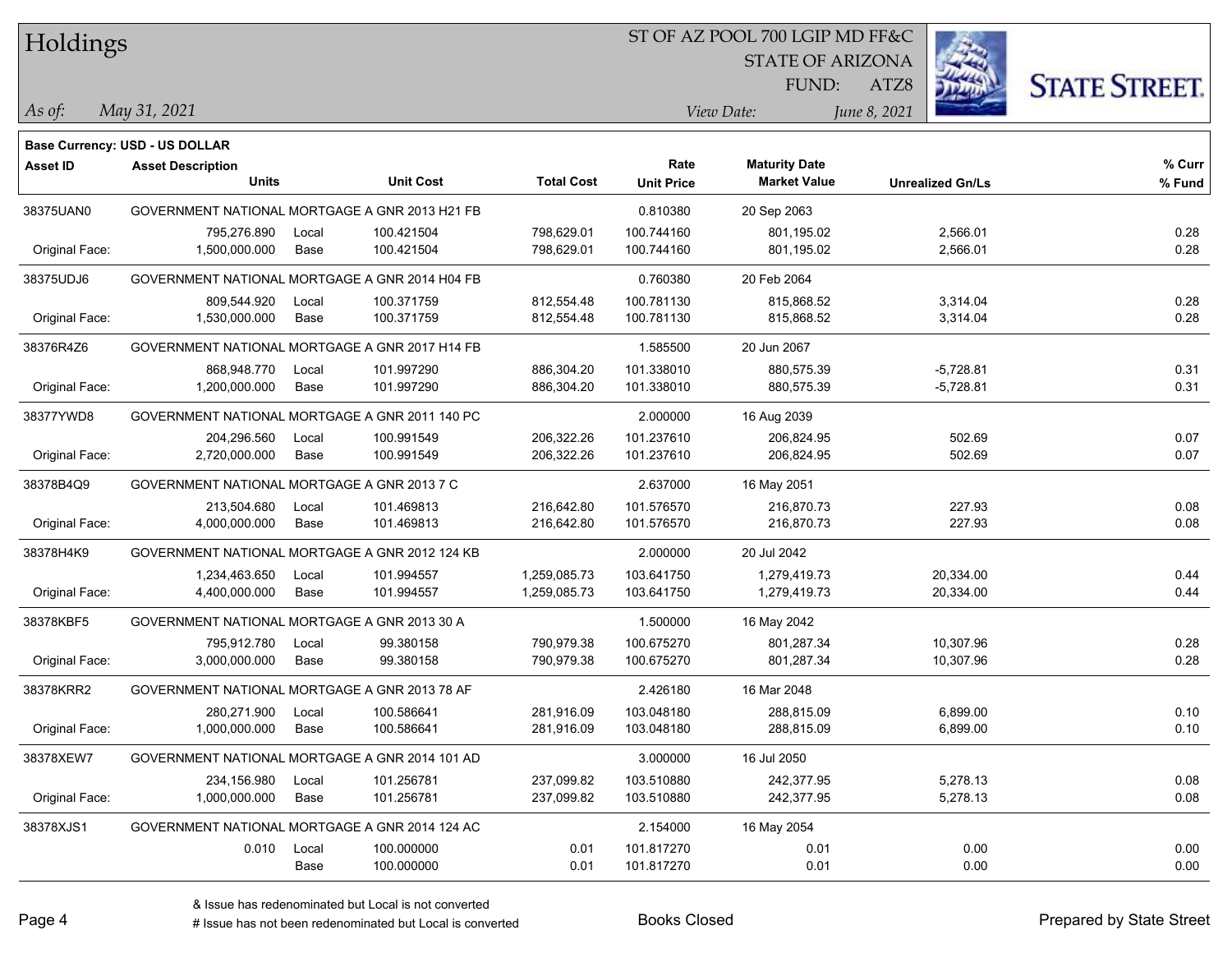### ST OF AZ POOL 700 LGIP MD FF&C

STATE OF ARIZONA

FUND:



*May 31, 2021 As of: View Date: June 8, 2021*

ATZ8

|                 | <b>Base Currency: USD - US DOLLAR</b>          |       |                  |                   |                   |                      |                         |        |
|-----------------|------------------------------------------------|-------|------------------|-------------------|-------------------|----------------------|-------------------------|--------|
| <b>Asset ID</b> | <b>Asset Description</b>                       |       |                  |                   | Rate              | <b>Maturity Date</b> |                         | % Curr |
|                 | <b>Units</b>                                   |       | <b>Unit Cost</b> | <b>Total Cost</b> | <b>Unit Price</b> | <b>Market Value</b>  | <b>Unrealized Gn/Ls</b> | % Fund |
| 38378XJV4       | GOVERNMENT NATIONAL MORTGAGE A GNR 2014 124 AJ |       |                  |                   | 3.028000          | 16 Aug 2052          |                         |        |
|                 | 448,216.390                                    | Local | 100.704619       | 451,374.61        | 105.265850        | 471,818.79           | 20,444.18               | 0.16   |
| Original Face:  | 1,000,000.000                                  | Base  | 100.704619       | 451,374.61        | 105.265850        | 471,818.79           | 20,444.18               | 0.16   |
| 38378XLY5       | GOVERNMENT NATIONAL MORTGAGE A GNR 2014 120 AD |       |                  |                   | 2.850000          | 16 Feb 2049          |                         |        |
|                 | 253,832.210                                    | Local | 100.791610       | 255,841.57        | 103.771000        | 263,404.22           | 7,562.65                | 0.09   |
| Original Face:  | 1,000,000.000                                  | Base  | 100.791610       | 255,841.57        | 103.771000        | 263,404.22           | 7,562.65                | 0.09   |
| 38379KSP4       | GOVERNMENT NATIONAL MORTGAGE A GNR 2015 81 A   |       |                  |                   | 2.200000          | 16 Aug 2055          |                         |        |
|                 | 83,713.730                                     | Local | 99.893064        | 83,624.21         | 100.510380        | 84,140.99            | 516.78                  | 0.03   |
| Original Face:  | 1,000,000.000                                  | Base  | 99.893064        | 83,624.21         | 100.510380        | 84,140.99            | 516.78                  | 0.03   |
| 38379KZY7       | GOVERNMENT NATIONAL MORTGAGE A GNR 2015 114 A  |       |                  |                   | 2.100000          | 15 Jun 2044          |                         |        |
|                 | 168,545.860                                    | Local | 100.295925       | 169,044.63        | 100.772060        | 169,847.14           | 802.51                  | 0.06   |
| Original Face:  | 1,000,000.000                                  | Base  | 100.295925       | 169,044.63        | 100.772060        | 169,847.14           | 802.51                  | 0.06   |
| 38379RAN3       | GOVERNMENT NATIONAL MORTGAGE A GNR 2015 181 AB |       |                  |                   | 2.600000          | 16 Dec 2049          |                         |        |
|                 | 142,269.350                                    | Local | 100.867643       | 143,503.74        | 101.223630        | 144,010.20           | 506.46                  | 0.05   |
| Original Face:  | 1,000,000.000                                  | Base  | 100.867643       | 143,503.74        | 101.223630        | 144,010.20           | 506.46                  | 0.05   |
| 38379RMD2       | GOVERNMENT NATIONAL MORTGAGE A GNR 2017 23 AC  |       |                  |                   | 2.300000          | 16 Mar 2057          |                         |        |
|                 | 0.030                                          | Local | 300.000000       | 0.09              | 102.505940        | 0.03                 | $-0.06$                 | 0.00   |
|                 |                                                | Base  | 300.000000       | 0.09              | 102.505940        | 0.03                 | $-0.06$                 | 0.00   |
| 38380LD26       | GOVERNMENT NATIONAL MORTGAGE A GNR 2019 H15 GA |       |                  |                   | 2.250000          | 20 Aug 2069          |                         |        |
|                 | 1,326,466.070                                  | Local | 102.857012       | 1,364,363.37      | 103.805228        | 1,376,941.13         | 12,577.76               | 0.48   |
| Original Face:  | 3,000,000.000                                  | Base  | 102.857012       | 1,364,363.37      | 103.805228        | 1,376,941.13         | 12,577.76               | 0.48   |
| 38380LN25       | GOVERNMENT NATIONAL MORTGAGE A GNR 2019 H18 KA |       |                  |                   | 2.200000          | 20 Nov 2069          |                         |        |
|                 | 1,261,424.440                                  | Local | 100.344758       | 1,265,773.30      | 103.103923        | 1,300,578.08         | 34,804.78               | 0.45   |
| Original Face:  | 2,000,000.000                                  | Base  | 100.344758       | 1,265,773.30      | 103.103923        | 1,300,578.08         | 34,804.78               | 0.45   |
| 38380LRE5       | GOVERNMENT NATIONAL MORTGAGE A GNR 2019 H04 CA |       |                  |                   | 3.000000          | 20 Mar 2069          |                         |        |
|                 | 586,516.230                                    | Local | 100.067250       | 586,910.66        | 102.443600        | 600,848.34           | 13,937.68               | 0.21   |
| Original Face:  | 2,000,000.000                                  | Base  | 100.067250       | 586,910.66        | 102.443600        | 600,848.34           | 13,937.68               | 0.21   |
| 38380Q2A9       | GOVERNMENT NATIONAL MORTGAGE A GNR 2021 H08 EA |       |                  |                   | 1.000000          | 20 Apr 2071          |                         |        |
|                 | 1,978,780.000                                  | Local | 107.810785       | 2,133,338.26      | 107.812500        | 2,133,372.19         | 33.93                   | 0.74   |
| Original Face:  | 1,978,780.000                                  | Base  | 107.810785       | 2,133,338.26      | 107.812500        | 2,133,372.19         | 33.93                   | 0.74   |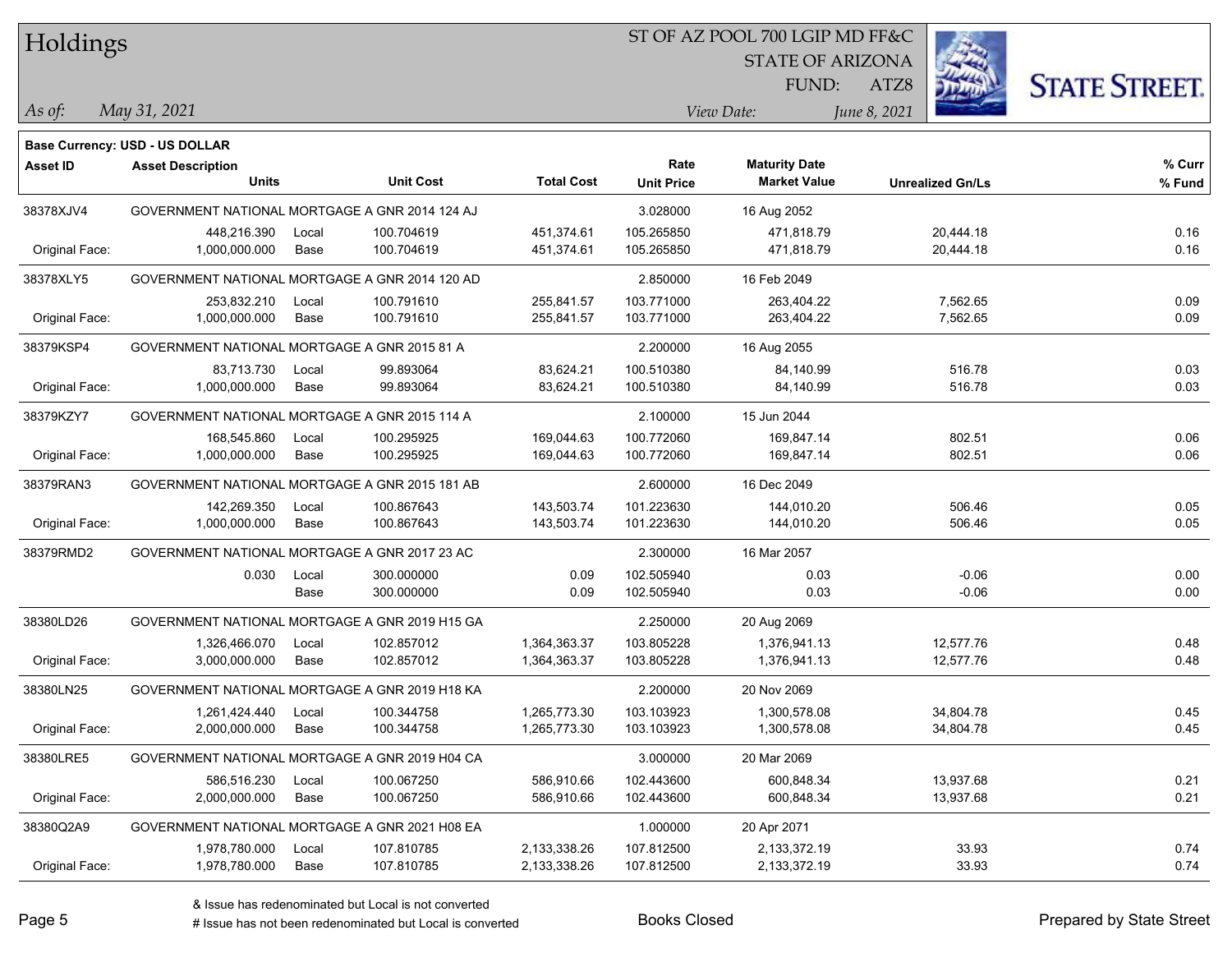### ST OF AZ POOL 700 LGIP MD FF&C

STATE OF ARIZONA

FUND:



*May 31, 2021 As of: View Date: June 8, 2021*

**Base Currency: USD - US DOLLAR**

ATZ8

| Asset ID       | <b>Asset Description</b>                            |       |                  |                   | Rate              | <b>Maturity Date</b> |                         | % Curr |
|----------------|-----------------------------------------------------|-------|------------------|-------------------|-------------------|----------------------|-------------------------|--------|
|                | <b>Units</b>                                        |       | <b>Unit Cost</b> | <b>Total Cost</b> | <b>Unit Price</b> | <b>Market Value</b>  | <b>Unrealized Gn/Ls</b> | % Fund |
| 38382EQ59      | GOVERNMENT NATIONAL MORTGAGE A GNR 2020 61 QA       |       |                  |                   | 1.500000          | 20 Apr 2050          |                         |        |
|                | 1,592,929.000                                       | Local | 102.219458       | 1,628,283.39      | 101.670100        | 1,619,532.51         | $-8,750.88$             | 0.56   |
| Original Face: | 2,000,000.000                                       | Base  | 102.219458       | 1,628,283.39      | 101.670100        | 1,619,532.51         | $-8,750.88$             | 0.56   |
| 38382MSY6      | GOVERNMENT NATIONAL MORTGAGE A GNR 2021 8 BP        |       |                  |                   | 1.250000          | 20 Jan 2051          |                         |        |
|                | 3,158,945.810                                       | Local | 101.421739       | 3,203,857.78      | 101.760460        | 3,214,557.79         | 10,700.01               | 1.12   |
| Original Face: | 3,185,000.000                                       | Base  | 101.421739       | 3,203,857.78      | 101.760460        | 3,214,557.79         | 10,700.01               | 1.12   |
| 38382NFY8      | GOVERNMENT NATIONAL MORTGAGE A GNR 2021 27 TA       |       |                  |                   | 1.500000          | 20 Feb 2051          |                         |        |
|                | 1,969,850.720                                       | Local | 102.353105       | 2,016,203.38      | 101.953120        | 2,008,324.27         | $-7,879.11$             | 0.70   |
| Original Face: | 2,000,000.000                                       | Base  | 102.353105       | 2,016,203.38      | 101.953120        | 2,008,324.27         | $-7,879.11$             | 0.70   |
| 6903537C5      | INT DEVELOPMENT FIN CORP US GOVT GUAR 08/27 VAR     |       |                  |                   | 0.090000          | 13 Aug 2027          |                         |        |
|                | 2,700,000.000                                       | Local | 100.000000       | 2,700,000.00      | 100.000000        | 2,700,000.00         | 0.00                    | 0.94   |
| Original Face: | 2,700,000.000                                       | Base  | 100.000000       | 2,700,000.00      | 100.000000        | 2,700,000.00         | 0.00                    | 0.94   |
| 6903538B6      | INT DEVELOPMENT FIN CORP US GOVT GUAR 09/26 VAR     |       |                  |                   | 0.090000          | 15 Sep 2026          |                         |        |
|                | 5,041,666.680                                       | Local | 100.000000       | 5,041,666.68      | 100.000000        | 5,041,666.68         | 0.00                    | 1.75   |
| Original Face: | 5,500,000.000                                       | Base  | 100.000000       | 5,041,666.68      | 100.000000        | 5,041,666.68         | 0.00                    | 1.75   |
| 742651DX7      | PRIVATE EXPORT FUNDING US GOVT GUAR 11/24 1.75      |       |                  |                   | 1.750000          | 15 Nov 2024          |                         |        |
|                | 2,000,000.000                                       | Local | 99.908459        | 1,998,169.17      | 104.002998        | 2,080,059.96         | 81,890.79               | 0.72   |
|                |                                                     | Base  | 99.908459        | 1,998,169.17      | 104.002998        | 2,080,059.96         | 81,890.79               | 0.72   |
| 831641EW1      | SMALL BUSINESS ADMINISTRATION SBIC 2012 10A 1       |       |                  |                   | 2.766000          | 10 Mar 2022          |                         |        |
|                | 81,325.010                                          | Local | 100.342355       | 81,603.43         | 101.090780        | 82,212.09            | 608.66                  | 0.03   |
| Original Face: | 1,000,000.000                                       | Base  | 100.342355       | 81,603.43         | 101.090780        | 82,212.09            | 608.66                  | 0.03   |
| 903724BL5      | AID UKRAINE US GOVT GUAR 09/21 1.471                |       |                  |                   | 1.471000          | 29 Sep 2021          |                         |        |
|                | 3,000,000.000                                       | Local | 99.886007        | 2,996,580.20      | 100.357545        | 3,010,726.35         | 14, 146. 15             | 1.05   |
|                |                                                     | Base  | 99.886007        | 2,996,580.20      | 100.357545        | 3,010,726.35         | 14,146.15               | 1.05   |
| 90376PBM2      | INT DEVELOPMENT FIN CORP US GOVT GUAR 07/21 0.00000 |       |                  |                   |                   | 23 Jul 2021          |                         |        |
|                | 5,000,000.000                                       | Local | 100.257453       | 5,012,872.66      | 100.253160        | 5,012,658.00         | $-214.66$               | 1.74   |
|                |                                                     | Base  | 100.257453       | 5,012,872.66      | 100.253160        | 5,012,658.00         | $-214.66$               | 1.74   |
| 90376PBT7      | INT DEVELOPMENT FIN CORP US GOVT GUAR 01/25 0.00000 |       |                  |                   |                   | 24 Jan 2025          |                         |        |
|                | 3,000,000.000                                       | Local | 100.452228       | 3,013,566.83      | 99.965930         | 2,998,977.90         | $-14,588.93$            | 1.04   |
|                |                                                     | Base  | 100.452228       | 3,013,566.83      | 99.965930         | 2,998,977.90         | $-14,588.93$            | 1.04   |
|                |                                                     |       |                  |                   |                   |                      |                         |        |

# Issue has not been redenominated but Local is converted Books Closed Prepared by State Street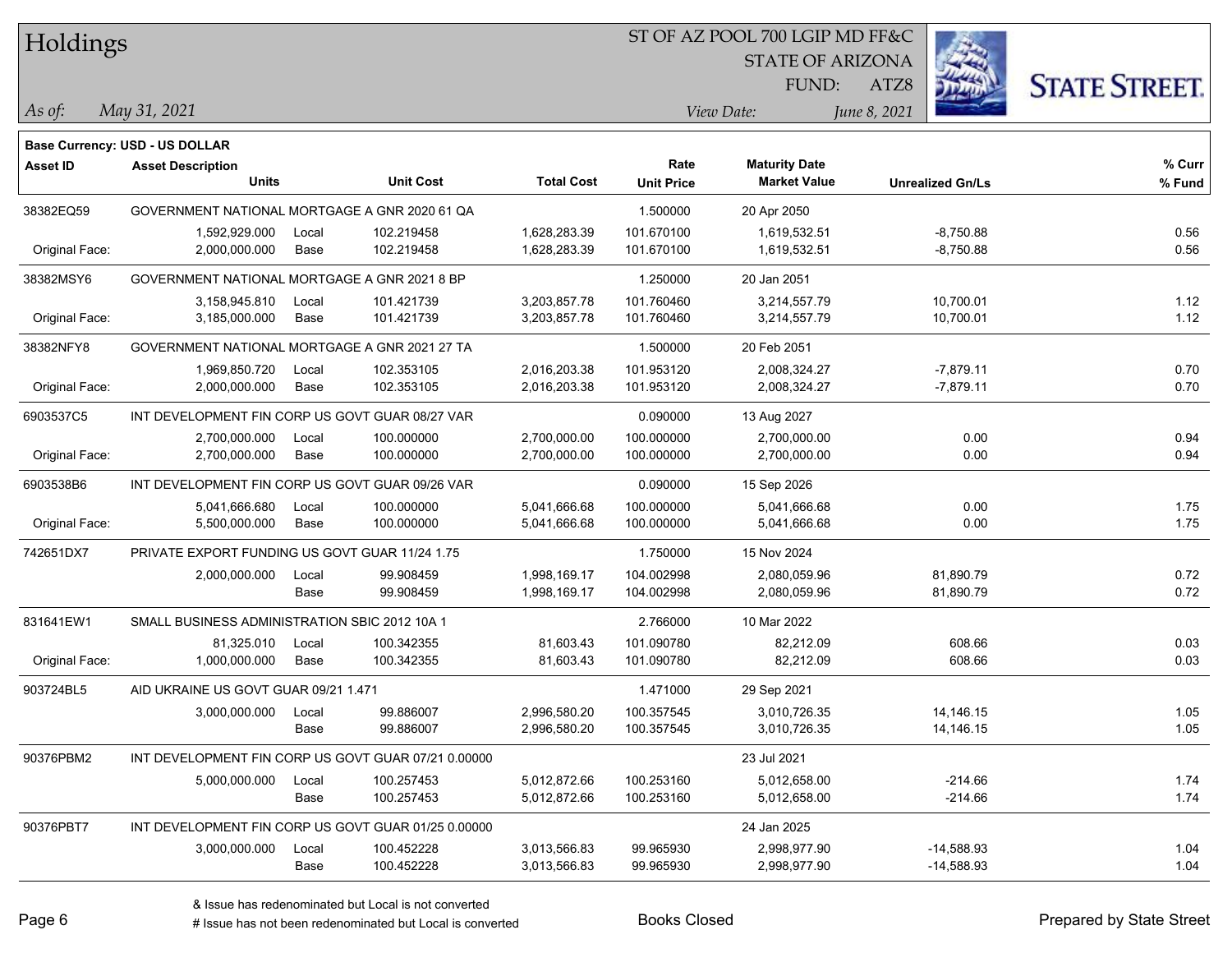| Holdings        |                                                                   |       |                                                     |                   |                   | ST OF AZ POOL 700 LGIP MD FF&C |                         |                      |
|-----------------|-------------------------------------------------------------------|-------|-----------------------------------------------------|-------------------|-------------------|--------------------------------|-------------------------|----------------------|
|                 |                                                                   |       |                                                     |                   |                   | <b>STATE OF ARIZONA</b>        |                         |                      |
|                 |                                                                   |       |                                                     |                   |                   | FUND:                          | ATZ8                    | <b>STATE STREET.</b> |
| As of:          | May 31, 2021                                                      |       |                                                     |                   |                   | View Date:                     | June 8, 2021            |                      |
|                 |                                                                   |       |                                                     |                   |                   |                                |                         |                      |
| <b>Asset ID</b> | <b>Base Currency: USD - US DOLLAR</b><br><b>Asset Description</b> |       |                                                     |                   | Rate              | <b>Maturity Date</b>           |                         | % Curr               |
|                 | <b>Units</b>                                                      |       | <b>Unit Cost</b>                                    | <b>Total Cost</b> | <b>Unit Price</b> | <b>Market Value</b>            | <b>Unrealized Gn/Ls</b> | % Fund               |
| 90376PBY6       |                                                                   |       | INT DEVELOPMENT FIN CORP US GOVT GUAR 07/27 0.00000 |                   | 0.010000          | 17 Jul 2025                    |                         |                      |
|                 | 3,900,000.000                                                     | Local | 100.441197                                          | 3,917,206.70      | 100.218340        | 3,908,515.26                   | $-8,691.44$             | 1.36                 |
|                 |                                                                   | Base  | 100.441197                                          | 3,917,206.70      | 100.218340        | 3,908,515.26                   | $-8,691.44$             | 1.36                 |
| 90376PCK5       |                                                                   |       | INT DEVELOPMENT FIN CORP GOVT GUARANT 01/24 0.00000 |                   | 0.010000          | 17 Jan 2024                    |                         |                      |
|                 | 2,000,000.000                                                     | Local | 100.183328                                          | 2,003,666.56      | 99.907760         | 1,998,155.20                   | $-5,511.36$             | 0.69                 |
|                 |                                                                   | Base  | 100.183328                                          | 2,003,666.56      | 99.907760         | 1,998,155.20                   | $-5,511.36$             | 0.69                 |
| 90376PCW9       |                                                                   |       | INT DEVELOPMENT FIN CORP US GOVT GUAR 04/26 0.00000 |                   |                   | 09 Apr 2026                    |                         |                      |
|                 | 2,900,000.000                                                     | Local | 100.024699                                          | 2,900,716.28      | 100.053443        | 2,901,549.85                   | 833.57                  | 1.01                 |
|                 |                                                                   | Base  | 100.024699                                          | 2,900,716.28      | 100.053443        | 2,901,549.85                   | 833.57                  | 1.01                 |
| 90376PCX7       |                                                                   |       | INT DEVELOPMENT FIN CORP US GOVT GUAR 04/26 0.00000 |                   |                   | 09 Apr 2026                    |                         |                      |
|                 | 5,000,000.000                                                     | Local | 100.055338                                          | 5,002,766.89      | 99.635000         | 4,981,750.00                   | $-21,016.89$            | 1.73                 |
|                 |                                                                   | Base  | 100.055338                                          | 5,002,766.89      | 99.635000         | 4,981,750.00                   | $-21,016.89$            | 1.73                 |
| 90376PDB4       | INT DEVELOPMENT FIN CORP US GOVT GUAR 08/27 VAR                   |       |                                                     |                   | 0.090000          | 13 Aug 2027                    |                         |                      |
|                 | 4,000,000.000                                                     | Local | 100.000000                                          | 4,000,000.00      | 100.000000        | 4,000,000.00                   | 0.00                    | 1.39                 |
| Original Face:  | 4,000,000.000                                                     | Base  | 100.000000                                          | 4,000,000.00      | 100.000000        | 4,000,000.00                   | 0.00                    | 1.39                 |
| 911759MU9       | HOUSING URBAN DEVELOPMNT US GOVT GUAR 08/21 2.57                  |       |                                                     |                   | 2.570000          | 01 Aug 2021                    |                         |                      |
|                 | 500,000.000                                                       | Local | 100.000000                                          | 500,000.00        | 100.423483        | 502,117.42                     | 2,117.42                | 0.17                 |
|                 |                                                                   | Base  | 100.000000                                          | 500,000.00        | 100.423483        | 502,117.42                     | 2,117.42                | 0.17                 |
| 9127965G0       | TREASURY BILL 12/21 0.00000                                       |       |                                                     |                   | 0.010000          | 02 Dec 2021                    |                         |                      |
|                 | 3,000,000.000                                                     | Local | 99.939638                                           | 2,998,189.14      | 99.987222         | 2,999,616.66                   | 1,427.52                | 1.04                 |
|                 |                                                                   | Base  | 99.939638                                           | 2,998,189.14      | 99.987222         | 2,999,616.66                   | 1,427.52                | 1.04                 |
| 912796A90       | TREASURY BILL 12/21 0.00000                                       |       |                                                     |                   | 0.010000          | 30 Dec 2021                    |                         |                      |
|                 | 3,000,000.000                                                     | Local | 99.936400                                           | 2,998,092.00      | 99.983806         | 2,999,514.18                   | 1,422.18                | 1.04                 |
|                 |                                                                   | Base  | 99.936400                                           | 2,998,092.00      | 99.983806         | 2,999,514.18                   | 1,422.18                | 1.04                 |
| 912796B40       | TREASURY BILL 07/21 0.00000                                       |       |                                                     |                   | 0.010000          | 01 Jul 2021                    |                         |                      |
|                 | 3,000,000.000                                                     | Local | 99.991908                                           | 2,999,757.25      | 99.999167         | 2,999,975.01                   | 217.76                  | 1.04                 |
|                 |                                                                   | Base  | 99.991908                                           | 2,999,757.25      | 99.999167         | 2,999,975.01                   | 217.76                  | 1.04                 |
| 912796C31       | TREASURY BILL 01/22 0.00000                                       |       |                                                     |                   | 0.010000          | 27 Jan 2022                    |                         |                      |
|                 | 3,000,000.000                                                     | Local | 99.935000                                           | 2,998,050.01      | 99.983333         | 2,999,499.99                   | 1,449.98                | 1.04                 |
|                 |                                                                   | Base  | 99.935000                                           | 2,998,050.01      | 99.983333         | 2,999,499.99                   | 1,449.98                | 1.04                 |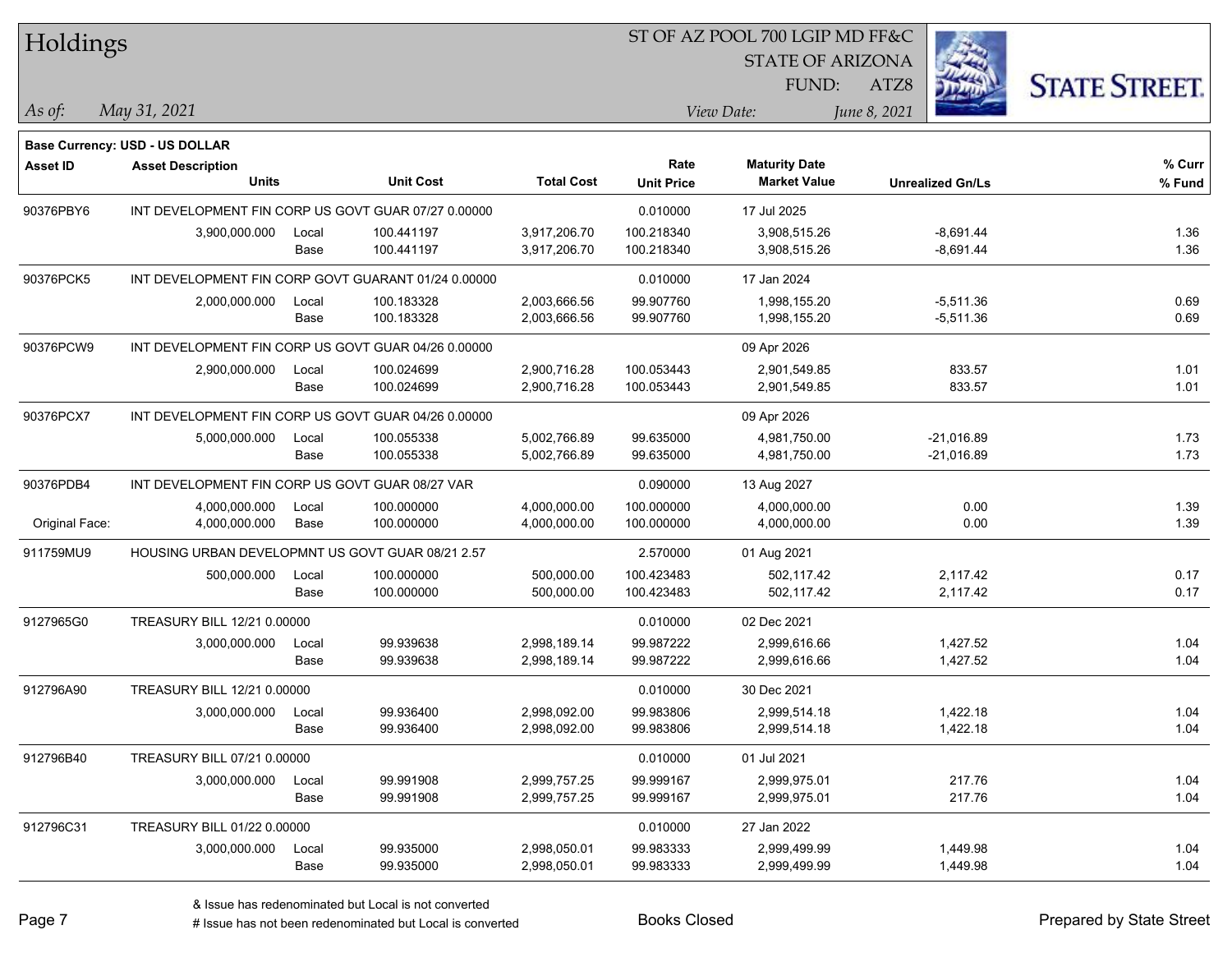| Holdings        |                                                            |       |                  |                   |                   | ST OF AZ POOL 700 LGIP MD FF&C |                         |                      |
|-----------------|------------------------------------------------------------|-------|------------------|-------------------|-------------------|--------------------------------|-------------------------|----------------------|
|                 |                                                            |       |                  |                   |                   | <b>STATE OF ARIZONA</b>        |                         |                      |
|                 |                                                            |       |                  |                   |                   | FUND:                          | ATZ8                    | <b>STATE STREET.</b> |
| $\vert$ As of:  | May 31, 2021                                               |       |                  |                   |                   | View Date:                     | June 8, 2021            |                      |
|                 |                                                            |       |                  |                   |                   |                                |                         |                      |
| <b>Asset ID</b> | Base Currency: USD - US DOLLAR<br><b>Asset Description</b> |       |                  |                   | Rate              | <b>Maturity Date</b>           |                         | $%$ Curr             |
|                 | <b>Units</b>                                               |       | <b>Unit Cost</b> | <b>Total Cost</b> | <b>Unit Price</b> | <b>Market Value</b>            | <b>Unrealized Gn/Ls</b> | % Fund               |
| 912796G37       | TREASURY BILL 06/21 0.00000                                |       |                  |                   |                   | 01 Jun 2021                    |                         |                      |
|                 | 3,000,000.000                                              | Local | 100.000000       | 3,000,000.00      | 100.000000        | 3,000,000.00                   | 0.00                    | 1.04                 |
|                 |                                                            | Base  | 100.000000       | 3,000,000.00      | 100.000000        | 3,000,000.00                   | 0.00                    | 1.04                 |
| 9128282F6       | US TREASURY N/B 08/21 1.125                                |       |                  |                   | 1.125000          | 31 Aug 2021                    |                         |                      |
|                 | 3,000,000.000                                              | Local | 100.246170       | 3,007,385.09      | 100.272474        | 3,008,174.22                   | 789.13                  | 1.05                 |
|                 |                                                            | Base  | 100.246170       | 3,007,385.09      | 100.272474        | 3,008,174.22                   | 789.13                  | 1.05                 |
| 9128284L1       | US TREASURY N/B 04/23 2.75                                 |       |                  |                   | 2.750000          | 30 Apr 2023                    |                         |                      |
|                 | 2,000,000.000                                              | Local | 104.900590       | 2,098,011.80      | 104.976562        | 2,099,531.24                   | 1,519.44                | 0.73                 |
|                 |                                                            | Base  | 104.900590       | 2,098,011.80      | 104.976562        | 2,099,531.24                   | 1,519.44                | 0.73                 |
| 9128286V7       | US TREASURY N/B 05/21 2.125                                |       |                  |                   | 2.125000          | 31 May 2021                    |                         |                      |
|                 | 3,000,000.000                                              | Local | 100.000000       | 3,000,000.00      | 100.000000        | 3,000,000.00                   | 0.00                    | 1.04                 |
|                 |                                                            | Base  | 100.000000       | 3,000,000.00      | 100.000000        | 3,000,000.00                   | 0.00                    | 1.04                 |
| 9128286Z8       | US TREASURY N/B 06/24 1.75                                 |       |                  |                   | 1.750000          | 30 Jun 2024                    |                         |                      |
|                 | 2,000,000.000                                              | Local | 104.037926       | 2,080,758.52      | 104.371094        | 2,087,421.88                   | 6,663.36                | 0.73                 |
|                 |                                                            | Base  | 104.037926       | 2,080,758.52      | 104.371094        | 2,087,421.88                   | 6,663.36                | 0.73                 |
| 9128287A2       | US TREASURY N/B 06/21 1.625                                |       |                  |                   | 1.625000          | 30 Jun 2021                    |                         |                      |
|                 | 4,000,000.000                                              | Local | 100.058984       | 4,002,359.37      | 100.128322        | 4,005,132.88                   | 2,773.51                | 1.39                 |
|                 |                                                            | Base  | 100.058984       | 4,002,359.37      | 100.128322        | 4,005,132.88                   | 2,773.51                | 1.39                 |
| 9128287F1       | US TREASURY N/B 07/21 1.75                                 |       |                  |                   | 1.750000          | 31 Jul 2021                    |                         |                      |
|                 | 5,000,000.000                                              | Local | 100.278125       | 5,013,906.25      | 100.286210        | 5,014,310.50                   | 404.25                  | 1.74                 |
|                 |                                                            | Base  | 100.278125       | 5,013,906.25      | 100.286210        | 5,014,310.50                   | 404.25                  | 1.74                 |
| 9128287G9       | US TREASURY FRN 07/21 VAR                                  |       |                  |                   | 0.235000          | 31 Jul 2021                    |                         |                      |
|                 | 2,000,000.000                                              | Local | 99.995873        | 1,999,917.46      | 100.035613        | 2,000,712.26                   | 794.80                  | 0.70                 |
|                 |                                                            | Base  | 99.995873        | 1,999,917.46      | 100.035613        | 2,000,712.26                   | 794.80                  | 0.70                 |
| 912828D72       | US TREASURY N/B 08/212                                     |       |                  |                   | 2.000000          | 31 Aug 2021                    |                         |                      |
|                 | 2,000,000.000                                              | Local | 100.465977       | 2,009,319.54      | 100.488821        | 2,009,776.42                   | 456.88                  | 0.70                 |
|                 |                                                            | Base  | 100.465977       | 2,009,319.54      | 100.488821        | 2,009,776.42                   | 456.88                  | 0.70                 |
| 912828P87       | US TREASURY N/B 02/21 1.125                                |       |                  |                   | 1.125000          | 28 Feb 2021                    |                         |                      |
|                 | 0.000                                                      | Local | 0.000000         | 10,808.43         | 0.000000          | 0.00                           | $-10,808.43$            | 0.00                 |
|                 |                                                            | Base  | 0.000000         | 10,808.43         | 0.000000          | 0.00                           | $-10,808.43$            | 0.00                 |

ST OF AZ POOL 700 LGIP MD FF&C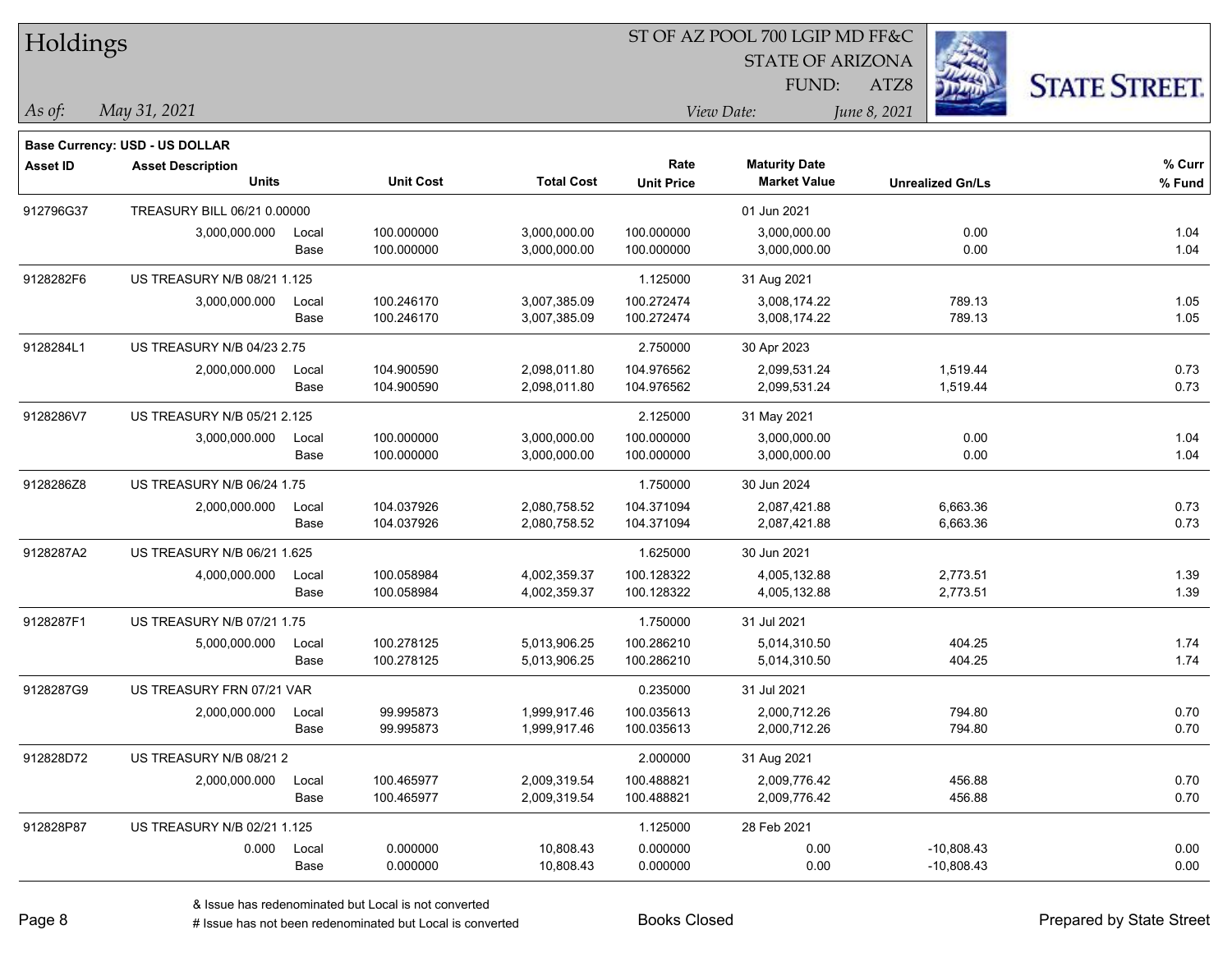| Holdings        |                                       |       |                  |                   |                   | ST OF AZ POOL 700 LGIP MD FF&C |                         |                      |
|-----------------|---------------------------------------|-------|------------------|-------------------|-------------------|--------------------------------|-------------------------|----------------------|
|                 |                                       |       |                  |                   |                   | <b>STATE OF ARIZONA</b>        |                         |                      |
|                 |                                       |       |                  |                   |                   | FUND:                          | ATZ8                    | <b>STATE STREET.</b> |
| $\vert$ As of:  | May 31, 2021                          |       |                  |                   |                   | View Date:                     | June 8, 2021            |                      |
|                 | <b>Base Currency: USD - US DOLLAR</b> |       |                  |                   |                   |                                |                         |                      |
| <b>Asset ID</b> | <b>Asset Description</b>              |       |                  |                   | Rate              | <b>Maturity Date</b>           |                         | % Curr               |
|                 | <b>Units</b>                          |       | <b>Unit Cost</b> | <b>Total Cost</b> | <b>Unit Price</b> | <b>Market Value</b>            | <b>Unrealized Gn/Ls</b> | % Fund               |
| 912828Q29       | <b>US TREASURY N/B 03/23 1.5</b>      |       |                  |                   | 1.500000          | 31 Mar 2023                    |                         |                      |
|                 | 2,000,000.000                         | Local | 102.454056       | 2,049,081.11      | 102.488281        | 2,049,765.62                   | 684.51                  | 0.71                 |
|                 |                                       | Base  | 102.454056       | 2,049,081.11      | 102.488281        | 2,049,765.62                   | 684.51                  | 0.71                 |
| 912828R69       | US TREASURY N/B 05/23 1.625           |       |                  |                   | 1.625000          | 31 May 2023                    |                         |                      |
|                 | 2,000,000.000                         | Local | 102.858471       | 2,057,169.41      | 102.933594        | 2,058,671.88                   | 1,502.47                | 0.72                 |
|                 |                                       | Base  | 102.858471       | 2,057,169.41      | 102.933594        | 2,058,671.88                   | 1,502.47                | 0.72                 |
| 912828S35       | US TREASURY N/B 06/23 1.375           |       |                  |                   | 1.375000          | 30 Jun 2023                    |                         |                      |
|                 | 3,000,000.000                         | Local | 102.542777       | 3,076,283.32      | 102.515625        | 3,075,468.75                   | $-814.57$               | 1.07                 |
|                 |                                       | Base  | 102.542777       | 3,076,283.32      | 102.515625        | 3,075,468.75                   | $-814.57$               | 1.07                 |
| 912828S92       | US TREASURY N/B 07/23 1.25            |       |                  |                   | 1.250000          | 31 Jul 2023                    |                         |                      |
|                 | 2,000,000.000                         | Local | 102.221875       | 2,044,437.50      | 102.335938        | 2,046,718.76                   | 2,281.26                | 0.71                 |
|                 |                                       | Base  | 102.221875       | 2,044,437.50      | 102.335938        | 2,046,718.76                   | 2,281.26                | 0.71                 |
| 912828T34       | US TREASURY N/B 09/21 1.125           |       |                  |                   | 1.125000          | 30 Sep 2021                    |                         |                      |
|                 | 3,000,000.000                         | Local | 100.326387       | 3,009,791.60      | 100.360956        | 3,010,828.68                   | 1,037.08                | 1.05                 |
|                 |                                       | Base  | 100.326387       | 3,009,791.60      | 100.360956        | 3,010,828.68                   | 1,037.08                | 1.05                 |
| 912828U65       | US TREASURY N/B 11/21 1.75            |       |                  |                   | 1.750000          | 30 Nov 2021                    |                         |                      |
|                 | 5,000,000.000                         | Local | 100.810339       | 5,040,516.97      | 100.843750        | 5,042,187.50                   | 1,670.53                | 1.75                 |
|                 |                                       | Base  | 100.810339       | 5,040,516.97      | 100.843750        | 5,042,187.50                   | 1,670.53                | 1.75                 |
| 912828WN6       | US TREASURY N/B 05/21 2               |       |                  |                   | 2.000000          | 31 May 2021                    |                         |                      |
|                 | 2,000,000.000                         | Local | 100.000000       | 2,000,000.00      | 100.000000        | 2,000,000.00                   | 0.00                    | 0.69                 |
|                 |                                       | Base  | 100.000000       | 2,000,000.00      | 100.000000        | 2,000,000.00                   | 0.00                    | 0.69                 |
| 912828WR7       | US TREASURY N/B 06/21 2.125           |       |                  |                   | 2.125000          | 30 Jun 2021                    |                         |                      |
|                 | 5,000,000.000                         | Local | 100.158745       | 5,007,937.27      | 100.168373        | 5,008,418.65                   | 481.38                  | 1.74                 |
|                 |                                       | Base  | 100.158745       | 5,007,937.27      | 100.168373        | 5,008,418.65                   | 481.38                  | 1.74                 |
| 912828YN4       | US TREASURY FRN 10/21 VAR             |       |                  |                   | 0.315000          | 31 Oct 2021                    |                         |                      |
|                 | 3,000,000.000                         | Local | 100.008125       | 3,000,243.75      | 100.125158        | 3,003,754.74                   | 3,510.99                | 1.04                 |
|                 |                                       | Base  | 100.008125       | 3,000,243.75      | 100.125158        | 3,003,754.74                   | 3,510.99                | 1.04                 |
| 912828YP9       | US TREASURY N/B 10/21 1.5             |       |                  |                   | 1.500000          | 31 Oct 2021                    |                         |                      |
|                 | 3,000,000.000                         | Local | 100.565610       | 3,016,968.31      | 100.593750        | 3,017,812.50                   | 844.19                  | 1.05                 |
|                 |                                       | Base  | 100.565610       | 3,016,968.31      | 100.593750        | 3,017,812.50                   | 844.19                  | 1.05                 |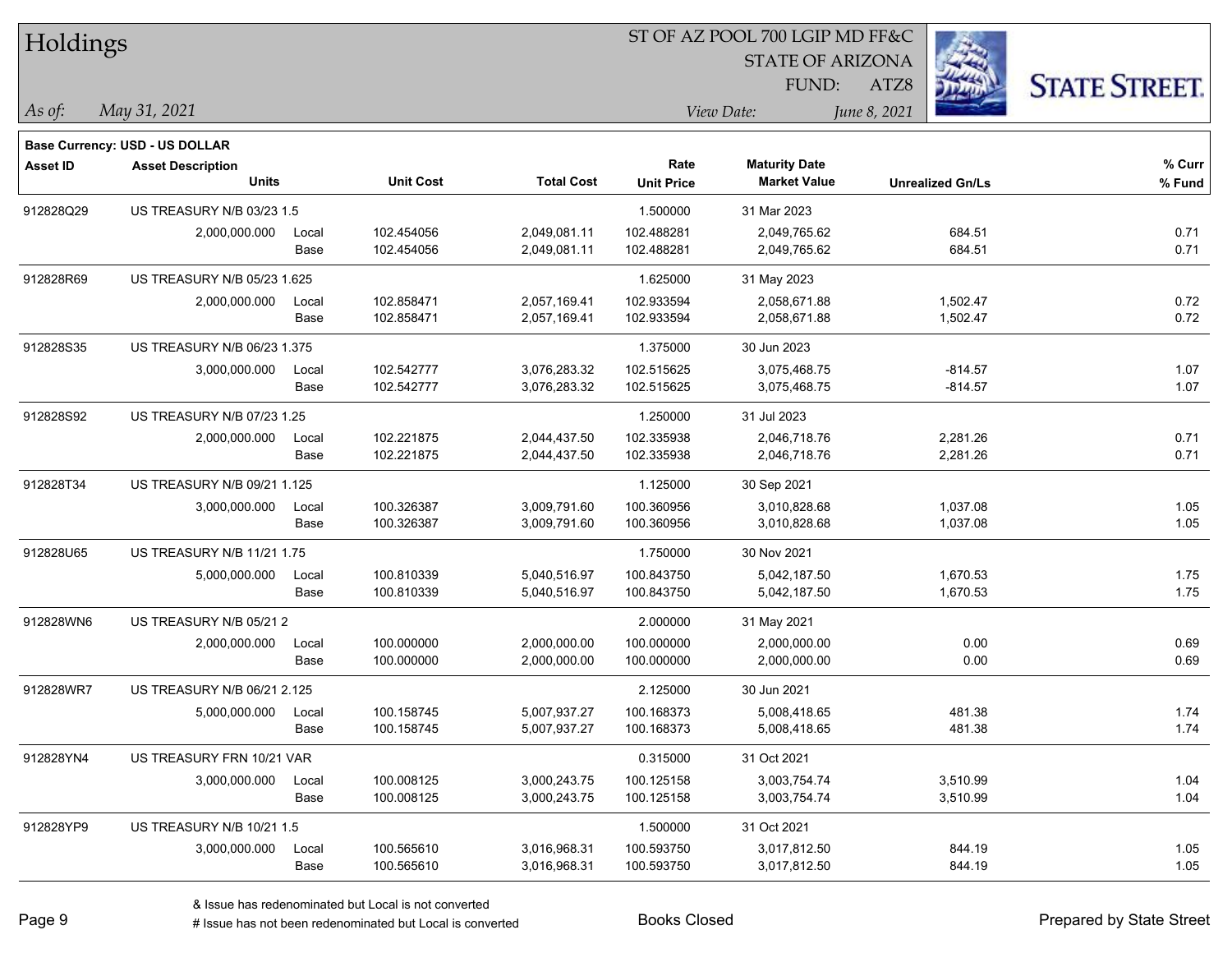| Holdings        |                                          |       |                  |                   |                           | ST OF AZ POOL 700 LGIP MD FF&C              |                         |                      |
|-----------------|------------------------------------------|-------|------------------|-------------------|---------------------------|---------------------------------------------|-------------------------|----------------------|
|                 |                                          |       |                  |                   |                           | <b>STATE OF ARIZONA</b>                     |                         |                      |
|                 |                                          |       |                  |                   |                           | FUND:                                       | ATZ8                    | <b>STATE STREET.</b> |
| $\vert$ As of:  | May 31, 2021                             |       |                  |                   |                           | View Date:                                  | June 8, 2021            |                      |
|                 |                                          |       |                  |                   |                           |                                             |                         |                      |
|                 | Base Currency: USD - US DOLLAR           |       |                  |                   |                           |                                             |                         |                      |
| <b>Asset ID</b> | <b>Asset Description</b><br><b>Units</b> |       | <b>Unit Cost</b> | <b>Total Cost</b> | Rate<br><b>Unit Price</b> | <b>Maturity Date</b><br><b>Market Value</b> | <b>Unrealized Gn/Ls</b> | % Curr<br>% Fund     |
| 912828YT1       | US TREASURY N/B 11/21 1.5                |       |                  |                   | 1.500000                  | 30 Nov 2021                                 |                         |                      |
|                 | 5,000,000.000                            | Local | 100.682039       | 5,034,101.96      | 100.722656                | 5,036,132.80                                | 2,030.84                | 1.75                 |
|                 |                                          | Base  | 100.682039       | 5,034,101.96      | 100.722656                | 5,036,132.80                                | 2,030.84                | 1.75                 |
| 912828YZ7       | US TREASURY N/B 12/21 1.625              |       |                  |                   | 1.625000                  | 31 Dec 2021                                 |                         |                      |
|                 | 5,000,000.000                            | Local | 100.858188       | 5,042,909.41      | 100.906250                | 5,045,312.50                                | 2,403.09                | 1.75                 |
|                 |                                          | Base  | 100.858188       | 5,042,909.41      | 100.906250                | 5,045,312.50                                | 2,403.09                | 1.75                 |
| 912828Z45       | US TREASURY FRN 01/22 VAR                |       |                  |                   | 0.169000                  | 31 Jan 2022                                 |                         |                      |
|                 | 2,000,000.000                            | Local | 99.994681        | 1,999,893.62      | 100.097630                | 2,001,952.60                                | 2,058.98                | 0.70                 |
|                 |                                          | Base  | 99.994681        | 1,999,893.62      | 100.097630                | 2,001,952.60                                | 2,058.98                | 0.70                 |
| 912828ZA1       | US TREASURY N/B 02/22 1.125              |       |                  |                   | 1.125000                  | 28 Feb 2022                                 |                         |                      |
|                 | 2,000,000.000                            | Local | 100.733028       | 2,014,660.55      | 100.804688                | 2,016,093.76                                | 1,433.21                | 0.70                 |
|                 |                                          | Base  | 100.733028       | 2,014,660.55      | 100.804688                | 2,016,093.76                                | 1,433.21                | 0.70                 |
| 912828ZG8       | US TREASURY N/B 03/22 0.375              |       |                  |                   | 0.375000                  | 31 Mar 2022                                 |                         |                      |
|                 | 4,000,000.000                            | Local | 100.198538       | 4,007,941.53      | 100.253906                | 4,010,156.24                                | 2,214.71                | 1.39                 |
|                 |                                          | Base  | 100.198538       | 4,007,941.53      | 100.253906                | 4,010,156.24                                | 2,214.71                | 1.39                 |
| 912828ZK9       | US TREASURY FRN 04/22 VAR                |       |                  |                   | 0.129000                  | 30 Apr 2022                                 |                         |                      |
|                 | 3,000,000.000                            | Local | 100.022161       | 3,000,664.83      | 100.092761                | 3,002,782.83                                | 2,118.00                | 1.04                 |
|                 |                                          | Base  | 100.022161       | 3,000,664.83      | 100.092761                | 3,002,782.83                                | 2,118.00                | 1.04                 |
| 912828ZL7       | US TREASURY N/B 04/25 0.375              |       |                  |                   | 0.375000                  | 30 Apr 2025                                 |                         |                      |
|                 | 2,000,000.000                            | Local | 99.868915        | 1,997,378.30      | 99.363281                 | 1,987,265.62                                | $-10, 112.68$           | 0.69                 |
|                 |                                          | Base  | 99.868915        | 1,997,378.30      | 99.363281                 | 1,987,265.62                                | $-10,112.68$            | 0.69                 |
| 912828ZR4       | US TREASURY N/B 05/22 0.125              |       |                  |                   | 0.125000                  | 31 May 2022                                 |                         |                      |
|                 | 2,000,000.000                            | Local | 99.977431        | 1,999,548.61      | 100.046875                | 2,000,937.50                                | 1,388.89                | 0.70                 |
|                 |                                          | Base  | 99.977431        | 1,999,548.61      | 100.046875                | 2,000,937.50                                | 1,388.89                | 0.70                 |
| 912828ZT0       | US TREASURY N/B 05/25 0.25               |       |                  |                   | 0.250000                  | 31 May 2025                                 |                         |                      |
|                 | 2,000,000.000                            | Local | 99.364733        | 1,987,294.66      | 98.757812                 | 1,975,156.24                                | $-12,138.42$            | 0.69                 |
|                 |                                          | Base  | 99.364733        | 1,987,294.66      | 98.757812                 | 1,975,156.24                                | $-12,138.42$            | 0.69                 |
| 912828ZU7       | US TREASURY N/B 06/23 0.25               |       |                  |                   | 0.250000                  | 15 Jun 2023                                 |                         |                      |
|                 | 2,000,000.000                            | Local | 100.076723       | 2,001,534.46      | 100.179688                | 2,003,593.76                                | 2,059.30                | 0.70                 |
|                 |                                          | Base  | 100.076723       | 2,001,534.46      | 100.179688                | 2,003,593.76                                | 2,059.30                | 0.70                 |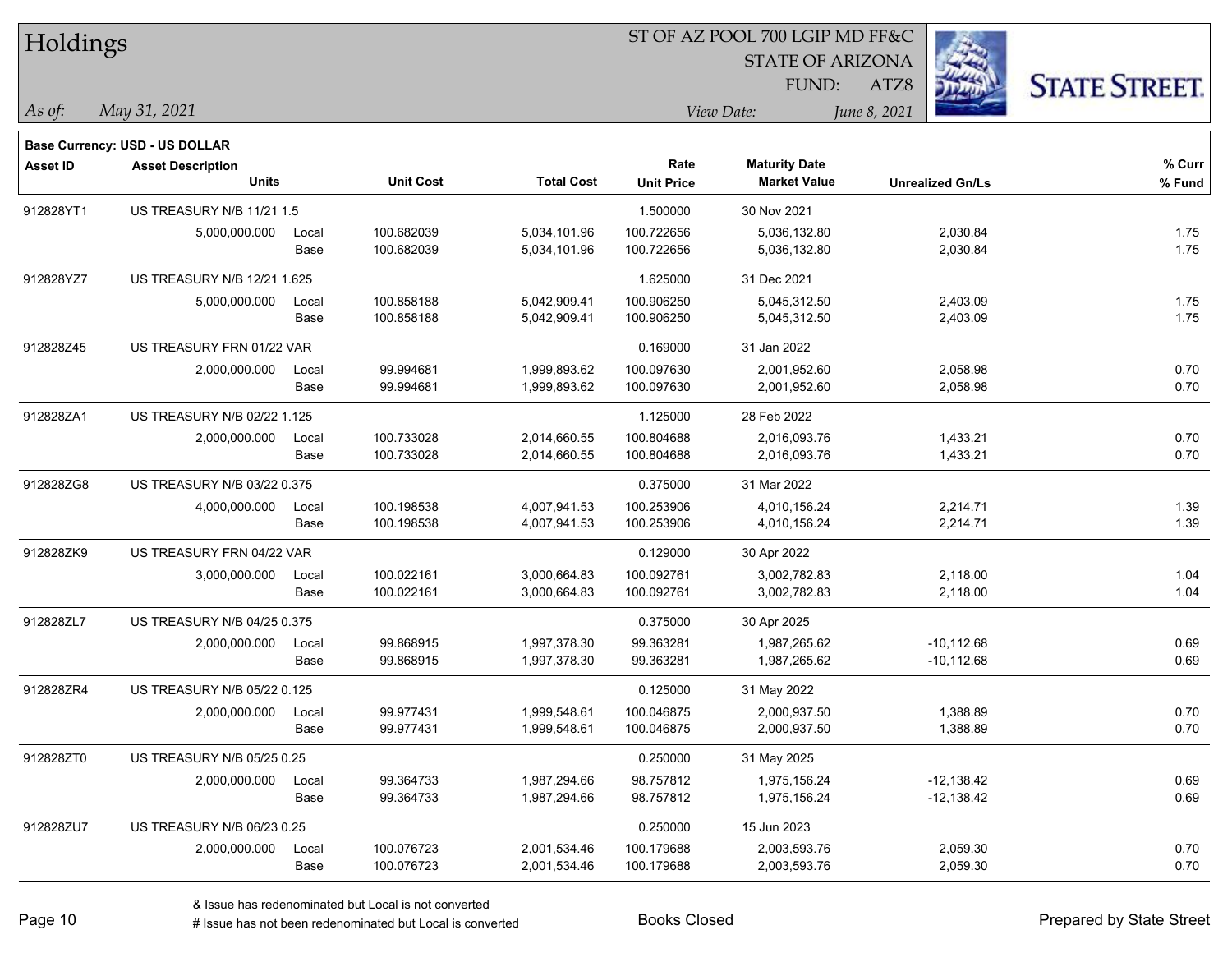| Holdings       |                                          |       |                  |                   | ST OF AZ POOL 700 LGIP MD FF&C |                                             |                         |                      |  |
|----------------|------------------------------------------|-------|------------------|-------------------|--------------------------------|---------------------------------------------|-------------------------|----------------------|--|
|                |                                          |       |                  |                   |                                | <b>STATE OF ARIZONA</b>                     |                         |                      |  |
|                |                                          |       |                  |                   |                                | FUND:                                       | ATZ8                    | <b>STATE STREET.</b> |  |
| $\vert$ As of: | May 31, 2021                             |       |                  |                   |                                | View Date:                                  | June 8, 2021            |                      |  |
|                |                                          |       |                  |                   |                                |                                             |                         |                      |  |
|                | Base Currency: USD - US DOLLAR           |       |                  |                   |                                |                                             |                         |                      |  |
| Asset ID       | <b>Asset Description</b><br><b>Units</b> |       | <b>Unit Cost</b> | <b>Total Cost</b> | Rate<br><b>Unit Price</b>      | <b>Maturity Date</b><br><b>Market Value</b> | <b>Unrealized Gn/Ls</b> | % Curr<br>% Fund     |  |
| 912828ZW3      | US TREASURY N/B 06/25 0.25               |       |                  |                   | 0.250000                       | 30 Jun 2025                                 |                         |                      |  |
|                | 2,000,000.000                            | Local | 99.785897        | 1,995,717.94      | 98.667969                      | 1,973,359.38                                | $-22,358.56$            | 0.69                 |  |
|                |                                          | Base  | 99.785897        | 1,995,717.94      | 98.667969                      | 1,973,359.38                                | $-22,358.56$            | 0.69                 |  |
| 912828ZX1      | US TREASURY N/B 06/22 0.125              |       |                  |                   | 0.125000                       | 30 Jun 2022                                 |                         |                      |  |
|                | 5,000,000.000                            | Local | 99.972483        | 4,998,624.17      | 100.035156                     | 5,001,757.80                                | 3,133.63                | 1.74                 |  |
|                |                                          | Base  | 99.972483        | 4,998,624.17      | 100.035156                     | 5,001,757.80                                | 3,133.63                | 1.74                 |  |
| 91282CAA9      | US TREASURY FRN 07/22 VAR                |       |                  |                   | 0.070000                       | 31 Jul 2022                                 |                         |                      |  |
|                | 5,000,000.000                            | Local | 99.991750        | 4,999,587.51      | 100.044825                     | 5,002,241.25                                | 2,653.74                | 1.74                 |  |
|                |                                          | Base  | 99.991750        | 4,999,587.51      | 100.044825                     | 5,002,241.25                                | 2,653.74                | 1.74                 |  |
| 91282CAF8      | US TREASURY N/B 08/23 0.125              |       |                  |                   | 0.125000                       | 15 Aug 2023                                 |                         |                      |  |
|                | 2,000,000.000                            | Local | 99.793267        | 1,995,865.33      | 99.894531                      | 1,997,890.62                                | 2,025.29                | 0.69                 |  |
|                |                                          | Base  | 99.793267        | 1,995,865.33      | 99.894531                      | 1,997,890.62                                | 2,025.29                | 0.69                 |  |
| 91282CAG6      | US TREASURY N/B 08/22 0.125              |       |                  |                   | 0.125000                       | 31 Aug 2022                                 |                         |                      |  |
|                | 5,000,000.000                            | Local | 99.962425        | 4,998,121.23      | 100.035156                     | 5,001,757.80                                | 3,636.57                | 1.74                 |  |
|                |                                          | Base  | 99.962425        | 4,998,121.23      | 100.035156                     | 5,001,757.80                                | 3,636.57                | 1.74                 |  |
| 91282CAJ0      | US TREASURY N/B 08/25 0.25               |       |                  |                   | 0.250000                       | 31 Aug 2025                                 |                         |                      |  |
|                | 2,000,000.000                            | Local | 99.364388        | 1,987,287.75      | 98.402344                      | 1,968,046.88                                | $-19,240.87$            | 0.68                 |  |
|                |                                          | Base  | 99.364388        | 1,987,287.75      | 98.402344                      | 1,968,046.88                                | $-19,240.87$            | 0.68                 |  |
| 91282CAK7      | US TREASURY N/B 09/23 0.125              |       |                  |                   | 0.125000                       | 15 Sep 2023                                 |                         |                      |  |
|                | 2,000,000.000                            | Local | 99.737616        | 1,994,752.31      | 99.863281                      | 1,997,265.62                                | 2,513.31                | 0.69                 |  |
|                |                                          | Base  | 99.737616        | 1,994,752.31      | 99.863281                      | 1,997,265.62                                | 2,513.31                | 0.69                 |  |
| 91282CAM3      | US TREASURY N/B 09/25 0.25               |       |                  |                   | 0.250000                       | 30 Sep 2025                                 |                         |                      |  |
|                | 2,000,000.000                            | Local | 99.786088        | 1,995,721.76      | 98.320312                      | 1,966,406.24                                | $-29,315.52$            | 0.68                 |  |
|                |                                          | Base  | 99.786088        | 1,995,721.76      | 98.320312                      | 1,966,406.24                                | $-29,315.52$            | 0.68                 |  |
| 91282CAN1      | US TREASURY N/B 09/22 0.125              |       |                  |                   | 0.125000                       | 30 Sep 2022                                 |                         |                      |  |
|                | 5,000,000.000                            | Local | 99.975297        | 4,998,764.87      | 100.027344                     | 5,001,367.20                                | 2,602.33                | 1.74                 |  |
|                |                                          | Base  | 99.975297        | 4,998,764.87      | 100.027344                     | 5,001,367.20                                | 2,602.33                | 1.74                 |  |
| 91282CAP6      | US TREASURY N/B 10/23 0.125              |       |                  |                   | 0.125000                       | 15 Oct 2023                                 |                         |                      |  |
|                | 2,000,000.000                            | Local | 99.777845        | 1,995,556.90      | 99.847656                      | 1,996,953.12                                | 1,396.22                | 0.69                 |  |
|                |                                          | Base  | 99.777845        | 1,995,556.90      | 99.847656                      | 1,996,953.12                                | 1,396.22                | 0.69                 |  |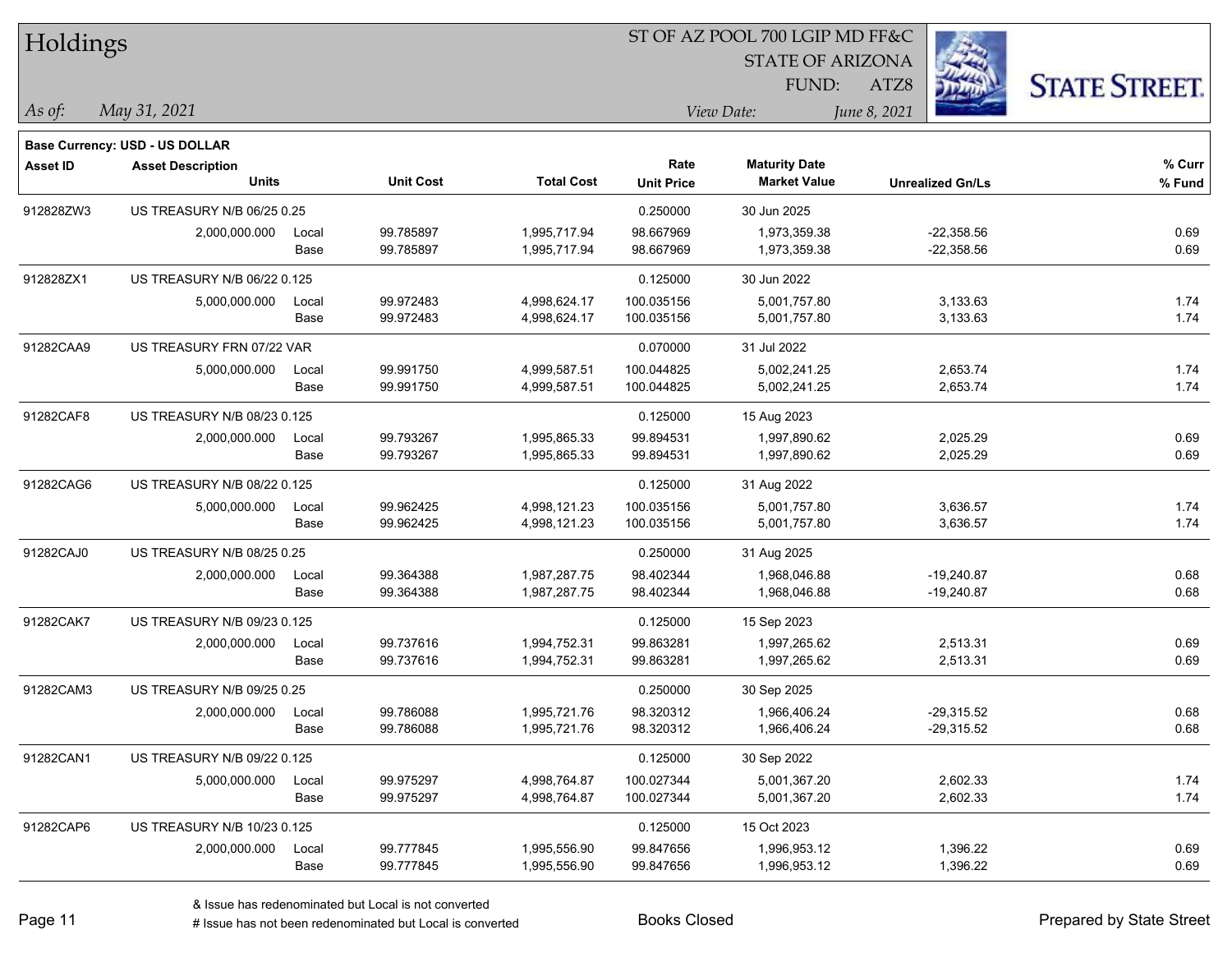| Holdings        |                                       |       |                  |                   |                   | ST OF AZ POOL 700 LGIP MD FF&C |                         |                      |  |
|-----------------|---------------------------------------|-------|------------------|-------------------|-------------------|--------------------------------|-------------------------|----------------------|--|
|                 |                                       |       |                  |                   |                   | <b>STATE OF ARIZONA</b>        |                         |                      |  |
|                 |                                       |       |                  |                   |                   | FUND:                          | ATZ8                    | <b>STATE STREET.</b> |  |
| As of:          | May 31, 2021                          |       |                  |                   |                   | View Date:                     | June 8, 2021            |                      |  |
|                 | <b>Base Currency: USD - US DOLLAR</b> |       |                  |                   |                   |                                |                         |                      |  |
| <b>Asset ID</b> | <b>Asset Description</b>              |       |                  |                   | Rate              | <b>Maturity Date</b>           |                         | % Curr               |  |
|                 | <b>Units</b>                          |       | <b>Unit Cost</b> | <b>Total Cost</b> | <b>Unit Price</b> | <b>Market Value</b>            | <b>Unrealized Gn/Ls</b> | % Fund               |  |
| 91282CAR2       | US TREASURY N/B 10/22 0.125           |       |                  |                   | 0.125000          | 31 Oct 2022                    |                         |                      |  |
|                 | 2,000,000.000                         | Local | 99.996560        | 1,999,931.20      | 100.027344        | 2,000,546.88                   | 615.68                  | 0.70                 |  |
|                 |                                       | Base  | 99.996560        | 1,999,931.20      | 100.027344        | 2,000,546.88                   | 615.68                  | 0.70                 |  |
| 91282CAS0       | US TREASURY FRN 10/22 VAR             |       |                  |                   | 0.070000          | 31 Oct 2022                    |                         |                      |  |
|                 | 3,000,000.000                         | Local | 99.991399        | 2,999,741.97      | 100.054721        | 3,001,641.63                   | 1,899.66                | 1.04                 |  |
|                 |                                       | Base  | 99.991399        | 2,999,741.97      | 100.054721        | 3,001,641.63                   | 1,899.66                | 1.04                 |  |
| 91282CAT8       | US TREASURY N/B 10/25 0.25            |       |                  |                   | 0.250000          | 31 Oct 2025                    |                         |                      |  |
|                 | 2,000,000.000                         | Local | 99.115254        | 1,982,305.08      | 98.175781         | 1,963,515.62                   | $-18,789.46$            | 0.68                 |  |
|                 |                                       | Base  | 99.115254        | 1,982,305.08      | 98.175781         | 1,963,515.62                   | $-18,789.46$            | 0.68                 |  |
| 91282CAW1       | US TREASURY N/B 11/23 0.25            |       |                  |                   | 0.250000          | 15 Nov 2023                    |                         |                      |  |
|                 | 2,000,000.000                         | Local | 100.008564       | 2,000,171.27      | 100.125000        | 2,002,500.00                   | 2,328.73                | 0.70                 |  |
|                 |                                       | Base  | 100.008564       | 2,000,171.27      | 100.125000        | 2,002,500.00                   | 2,328.73                | 0.70                 |  |
| 91282CAX9       | US TREASURY N/B 11/22 0.125           |       |                  |                   | 0.125000          | 30 Nov 2022                    |                         |                      |  |
|                 | 5,000,000.000                         | Local | 99.948325        | 4,997,416.23      | 100.027344        | 5,001,367.20                   | 3,950.97                | 1.74                 |  |
|                 |                                       | Base  | 99.948325        | 4,997,416.23      | 100.027344        | 5,001,367.20                   | 3,950.97                | 1.74                 |  |
| 91282CAZ4       | US TREASURY N/B 11/25 0.375           |       |                  |                   | 0.375000          | 30 Nov 2025                    |                         |                      |  |
|                 | 2,000,000.000                         | Local | 99.778327        | 1,995,566.54      | 98.605469         | 1,972,109.38                   | $-23,457.16$            | 0.69                 |  |
|                 |                                       | Base  | 99.778327        | 1,995,566.54      | 98.605469         | 1,972,109.38                   | $-23,457.16$            | 0.69                 |  |
| 91282CBA8       | US TREASURY N/B 12/23 0.125           |       |                  |                   | 0.125000          | 15 Dec 2023                    |                         |                      |  |
|                 | 2,000,000.000                         | Local | 99.787441        | 1,995,748.82      | 99.769531         | 1,995,390.62                   | $-358.20$               | 0.69                 |  |
|                 |                                       | Base  | 99.787441        | 1,995,748.82      | 99.769531         | 1,995,390.62                   | $-358.20$               | 0.69                 |  |
| 91282CBC4       | US TREASURY N/B 12/25 0.375           |       |                  |                   | 0.375000          | 31 Dec 2025                    |                         |                      |  |
|                 | 2,000,000.000                         | Local | 99.571269        | 1,991,425.37      | 98.500000         | 1,970,000.00                   | $-21,425.37$            | 0.68                 |  |
|                 |                                       | Base  | 99.571269        | 1,991,425.37      | 98.500000         | 1,970,000.00                   | $-21,425.37$            | 0.68                 |  |
| 91282CBD2       | US TREASURY N/B 12/22 0.125           |       |                  |                   | 0.125000          | 31 Dec 2022                    |                         |                      |  |
|                 | 7,000,000.000                         | Local | 99.987842        | 6,999,148.95      | 100.015625        | 7,001,093.75                   | 1,944.80                | 2.43                 |  |
|                 |                                       | Base  | 99.987842        | 6,999,148.95      | 100.015625        | 7,001,093.75                   | 1,944.80                | 2.43                 |  |
| 91282CBE0       | US TREASURY N/B 01/24 0.125           |       |                  |                   | 0.125000          | 15 Jan 2024                    |                         |                      |  |
|                 | 2,000,000.000                         | Local | 99.722908        | 1,994,458.16      | 99.714844         | 1,994,296.88                   | $-161.28$               | 0.69                 |  |
|                 |                                       | Base  | 99.722908        | 1,994,458.16      | 99.714844         | 1,994,296.88                   | $-161.28$               | 0.69                 |  |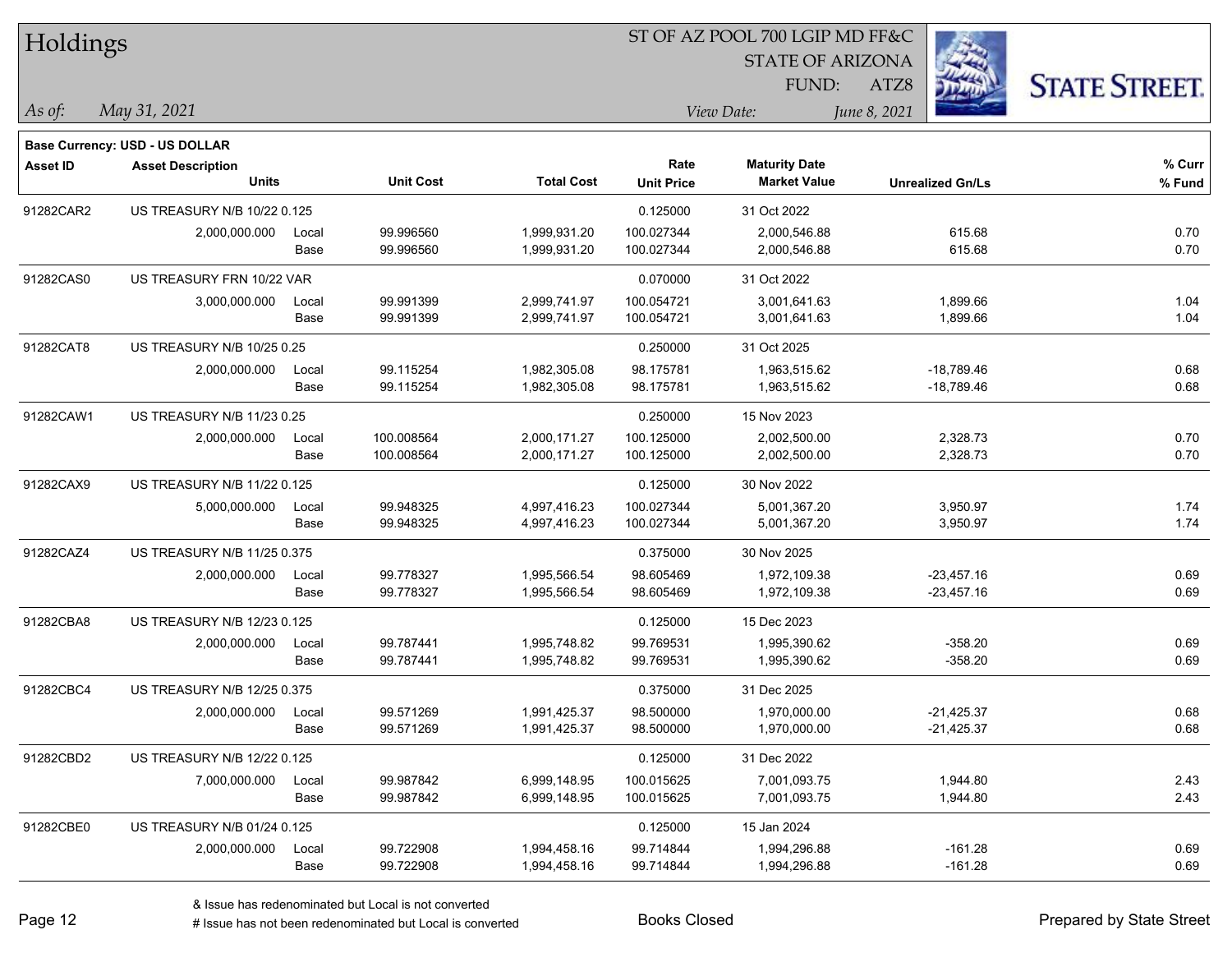| Holdings               |                                          |       |                                                      |                   | 51 OF AZ POOL 700 LGIP MD FF&C |                                             |                         |                      |  |  |
|------------------------|------------------------------------------|-------|------------------------------------------------------|-------------------|--------------------------------|---------------------------------------------|-------------------------|----------------------|--|--|
|                        |                                          |       |                                                      |                   |                                | <b>STATE OF ARIZONA</b>                     | $\mathbb{Z}$            |                      |  |  |
|                        |                                          |       |                                                      |                   |                                | FUND:                                       | ATZ8                    | <b>STATE STREET.</b> |  |  |
| As of:                 | May 31, 2021                             |       |                                                      |                   |                                | View Date:                                  | June 8, 2021            |                      |  |  |
|                        | <b>Base Currency: USD - US DOLLAR</b>    |       |                                                      |                   |                                |                                             |                         |                      |  |  |
| <b>Asset ID</b>        | <b>Asset Description</b><br><b>Units</b> |       | <b>Unit Cost</b>                                     | <b>Total Cost</b> | Rate<br><b>Unit Price</b>      | <b>Maturity Date</b><br><b>Market Value</b> | <b>Unrealized Gn/Ls</b> | % Curr<br>% Fund     |  |  |
| 91282CBG5              | US TREASURY N/B 01/23 0.125              |       |                                                      |                   | 0.125000                       | 31 Jan 2023                                 |                         |                      |  |  |
|                        | 3,000,000.000                            | Local | 99.998334                                            | 2,999,950.03      | 100.000000                     | 3,000,000.00                                | 49.97                   | 1.04                 |  |  |
|                        |                                          | Base  | 99.998334                                            | 2,999,950.03      | 100.000000                     | 3,000,000.00                                | 49.97                   | 1.04                 |  |  |
| 91282CBH3              | US TREASURY N/B 01/26 0.375              |       |                                                      |                   | 0.375000                       | 31 Jan 2026                                 |                         |                      |  |  |
|                        | 2,000,000.000                            | Local | 99.626534                                            | 1,992,530.68      | 98.355469                      | 1,967,109.38                                | $-25,421.30$            | 0.68                 |  |  |
|                        |                                          | Base  | 99.626534                                            | 1,992,530.68      | 98.355469                      | 1,967,109.38                                | $-25,421.30$            | 0.68                 |  |  |
| 91282CBK6              | US TREASURY FRN 01/23 VAR                |       |                                                      |                   | 0.064000                       | 31 Jan 2023                                 |                         |                      |  |  |
|                        | 2,000,000.000                            | Local | 99.991554                                            | 1,999,831.08      | 100.032630                     | 2,000,652.60                                | 821.52                  | 0.70                 |  |  |
|                        |                                          | Base  | 99.991554                                            | 1,999,831.08      | 100.032630                     | 2,000,652.60                                | 821.52                  | 0.70                 |  |  |
| 91282CBM2              | US TREASURY N/B 02/24 0.125              |       |                                                      |                   | 0.125000                       | 15 Feb 2024                                 |                         |                      |  |  |
|                        | 2,000,000.000                            | Local | 99.756115                                            | 1,995,122.30      | 99.691406                      | 1,993,828.12                                | $-1,294.18$             | 0.69                 |  |  |
|                        |                                          | Base  | 99.756115                                            | 1,995,122.30      | 99.691406                      | 1,993,828.12                                | $-1,294.18$             | 0.69                 |  |  |
| 91282CBN0              | US TREASURY N/B 02/23 0.125              |       |                                                      |                   | 0.125000                       | 28 Feb 2023                                 |                         |                      |  |  |
|                        | 3,000,000.000                            | Local | 100.017078                                           | 3,000,512.35      | 99.996094                      | 2,999,882.82                                | $-629.53$               | 1.04                 |  |  |
|                        |                                          | Base  | 100.017078                                           | 3,000,512.35      | 99.996094                      | 2,999,882.82                                | $-629.53$               | 1.04                 |  |  |
| 91282CBQ3              | US TREASURY N/B 02/26 0.5                |       |                                                      |                   | 0.500000                       | 28 Feb 2026                                 |                         |                      |  |  |
|                        | 2,000,000.000                            | Local | 99.619359                                            | 1,992,387.18      | 98.851562                      | 1,977,031.24                                | $-15,355.94$            | 0.69                 |  |  |
|                        |                                          | Base  | 99.619359                                            | 1,992,387.18      | 98.851562                      | 1,977,031.24                                | $-15,355.94$            | 0.69                 |  |  |
| 91282CBR1              | US TREASURY N/B 03/24 0.25               |       |                                                      |                   | 0.250000                       | 15 Mar 2024                                 |                         |                      |  |  |
|                        | 2,000,000.000                            | Local | 99.727667                                            | 1,994,553.33      | 99.992188                      | 1,999,843.76                                | 5,290.43                | 0.69                 |  |  |
|                        |                                          | Base  | 99.727667                                            | 1,994,553.33      | 99.992188                      | 1,999,843.76                                | 5,290.43                | 0.69                 |  |  |
| 91282CBT7              | US TREASURY N/B 03/26 0.75               |       |                                                      |                   | 0.750000                       | 31 Mar 2026                                 |                         |                      |  |  |
|                        | 2,000,000.000                            | Local | 99.176901                                            | 1,983,538.01      | 99.929688                      | 1,998,593.76                                | 15,055.75               | 0.69                 |  |  |
|                        |                                          | Base  | 99.176901                                            | 1,983,538.01      | 99.929688                      | 1,998,593.76                                | 15,055.75               | 0.69                 |  |  |
| 91282CBU4              | US TREASURY N/B 03/23 0.125              |       |                                                      |                   | 0.125000                       | 31 Mar 2023                                 |                         |                      |  |  |
|                        | 3,000,000.000                            | Local | 99.930597                                            | 2,997,917.90      | 99.984375                      | 2,999,531.25                                | 1,613.35                | 1.04                 |  |  |
|                        |                                          | Base  | 99.930597                                            | 2,997,917.90      | 99.984375                      | 2,999,531.25                                | 1,613.35                | 1.04                 |  |  |
| <b>US DOLLAR Total</b> |                                          |       |                                                      |                   |                                |                                             |                         |                      |  |  |
|                        | 241,248,435.520                          | Local |                                                      | 242,274,520.17    |                                | 242,464,001.95                              | 189,481.78              | 84.24                |  |  |
| Original Face:         | 102,479,647.000                          | Base  |                                                      | 242,274,520.17    |                                | 242,464,001.95                              | 189,481.78              | 84.24                |  |  |
|                        |                                          |       | & Issue has redenominated but Local is not converted |                   |                                |                                             |                         |                      |  |  |

 $\overline{\text{ST OF} \cdot \text{SPOOL} \cdot \text{FQO} \cdot \text{FQD} \cdot \text{FQD}}$ 

Page 13

# Issue has not been redenominated but Local is converted Books Closed Prepared by State Street

٦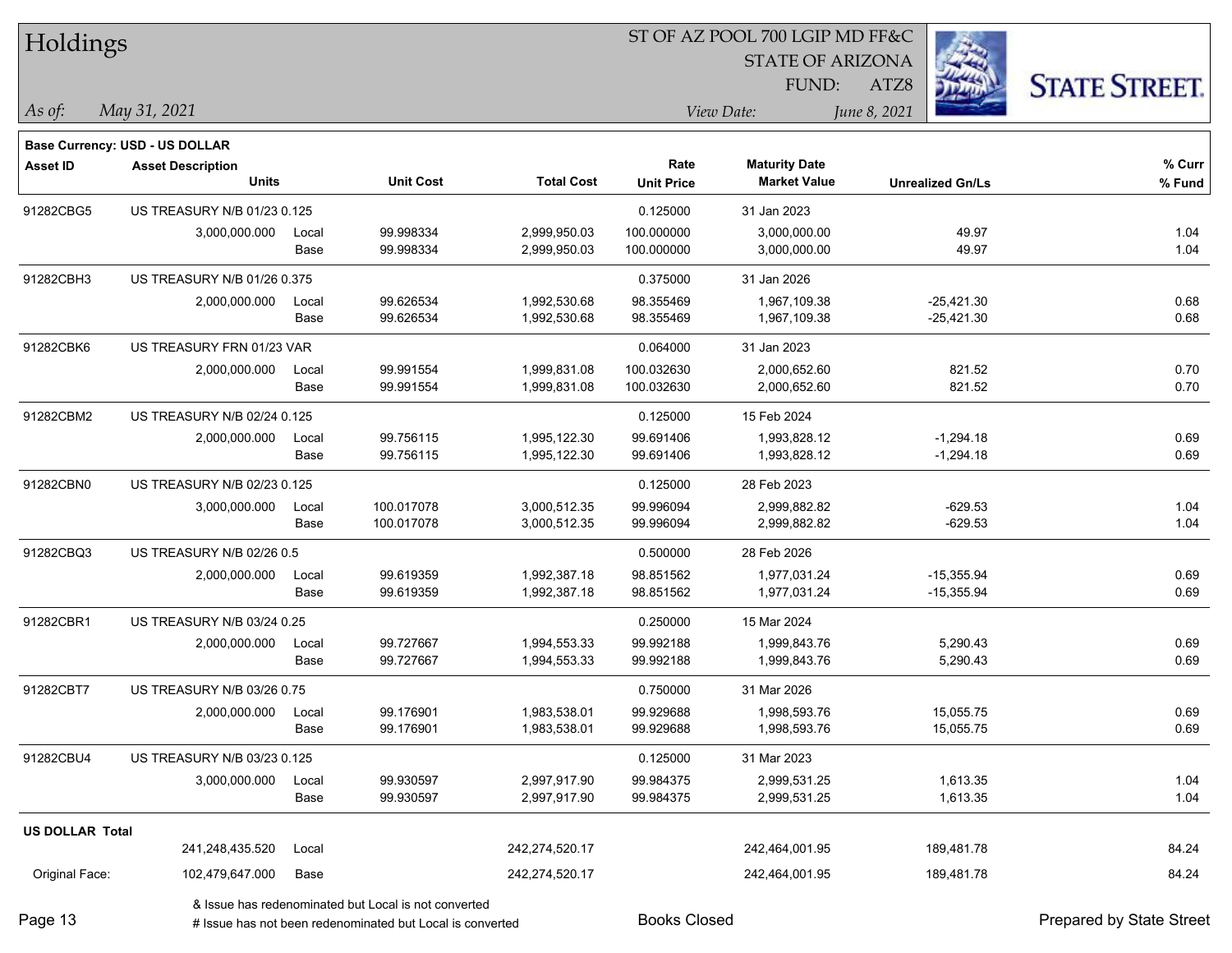| Holdings                  |                                                                   |                  |                   |                   | ST OF AZ POOL 700 LGIP MD FF&C<br><b>STATE OF ARIZONA</b> |                         |                      |
|---------------------------|-------------------------------------------------------------------|------------------|-------------------|-------------------|-----------------------------------------------------------|-------------------------|----------------------|
| $ $ As of:                | May 31, 2021                                                      |                  |                   |                   | FUND:<br>View Date:                                       | ATZ8<br>June 8, 2021    | <b>STATE STREET.</b> |
| Asset ID                  | <b>Base Currency: USD - US DOLLAR</b><br><b>Asset Description</b> |                  |                   | Rate              | <b>Maturity Date</b>                                      |                         | % Curr               |
|                           | <b>Units</b>                                                      | <b>Unit Cost</b> | <b>Total Cost</b> | <b>Unit Price</b> | <b>Market Value</b>                                       | <b>Unrealized Gn/Ls</b> | % Fund               |
| <b>FIXED INCOME Total</b> |                                                                   |                  |                   |                   |                                                           |                         |                      |
|                           | 241,248,435.520                                                   | Base             | 242,274,520.17    |                   | 242,464,001.95                                            | 189,481.78              | 84.24                |
| Original Face:            | 102,479,647.000                                                   |                  |                   |                   |                                                           |                         |                      |

Page 14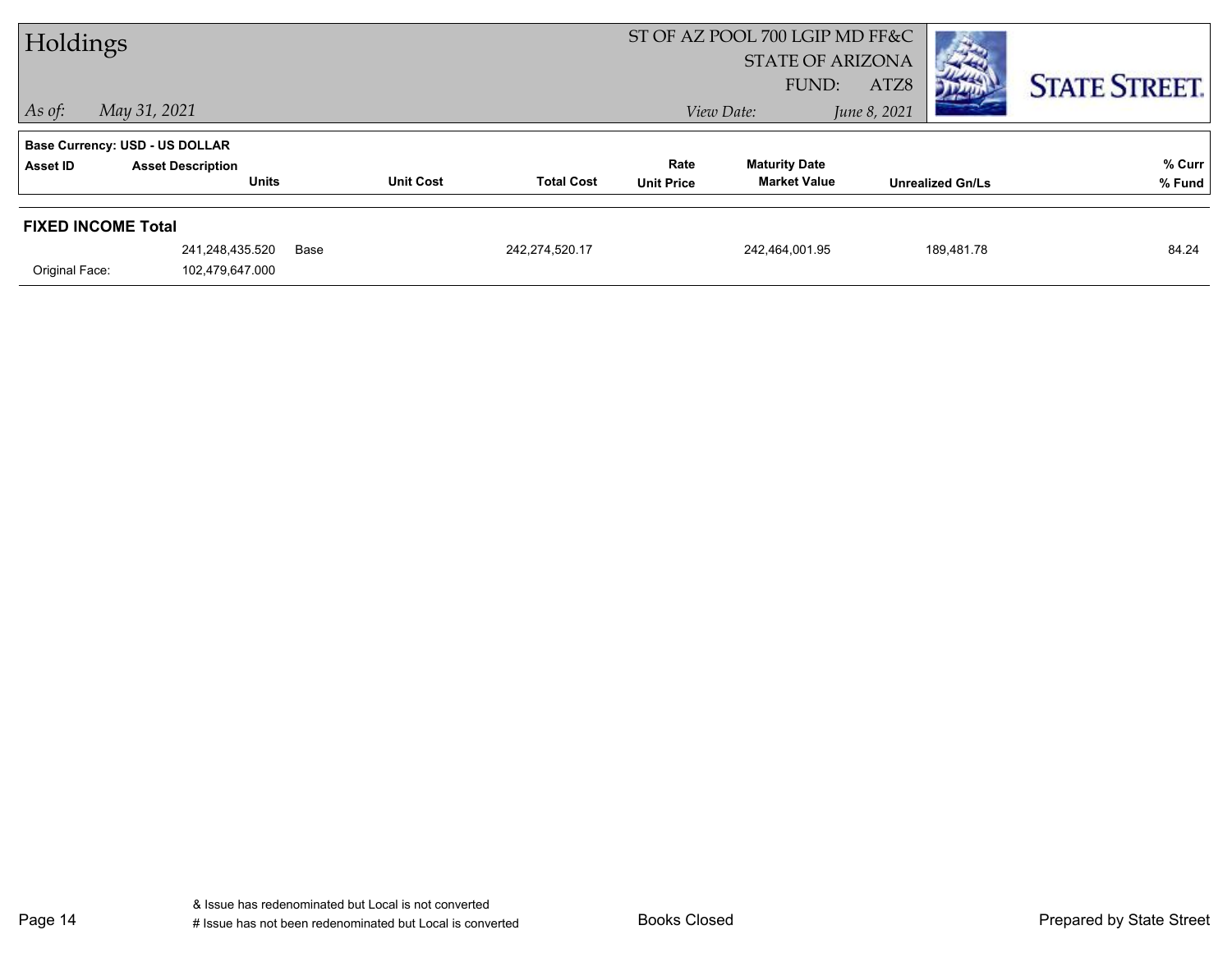| Holdings          |                                       |      |                  | ST OF AZ POOL 700 LGIP MD FF&C<br><b>STATE OF ARIZONA</b> |                   |                      |              |                         |                      |
|-------------------|---------------------------------------|------|------------------|-----------------------------------------------------------|-------------------|----------------------|--------------|-------------------------|----------------------|
|                   |                                       |      |                  |                                                           |                   | FUND:                | ATZ8         |                         | <b>STATE STREET.</b> |
| $\vert$ As of:    | May 31, 2021                          |      |                  |                                                           |                   | View Date:           | June 8, 2021 |                         |                      |
|                   | <b>Base Currency: USD - US DOLLAR</b> |      |                  |                                                           |                   |                      |              |                         |                      |
| <b>Asset ID</b>   | <b>Asset Description</b>              |      |                  |                                                           | Rate              | <b>Maturity Date</b> |              |                         | % Curr               |
|                   | <b>Units</b>                          |      | <b>Unit Cost</b> | <b>Total Cost</b>                                         | <b>Unit Price</b> | <b>Market Value</b>  |              | <b>Unrealized Gn/Ls</b> | % Fund               |
| <b>FUND Total</b> |                                       |      |                  |                                                           |                   |                      |              |                         |                      |
|                   | 286,614,890.120                       | Base |                  | 287,640,974.77                                            |                   | 287,830,456.55       |              | 189,481.78              | 100.00               |
| Original Face:    | 102,479,647.000                       |      |                  |                                                           |                   |                      |              |                         |                      |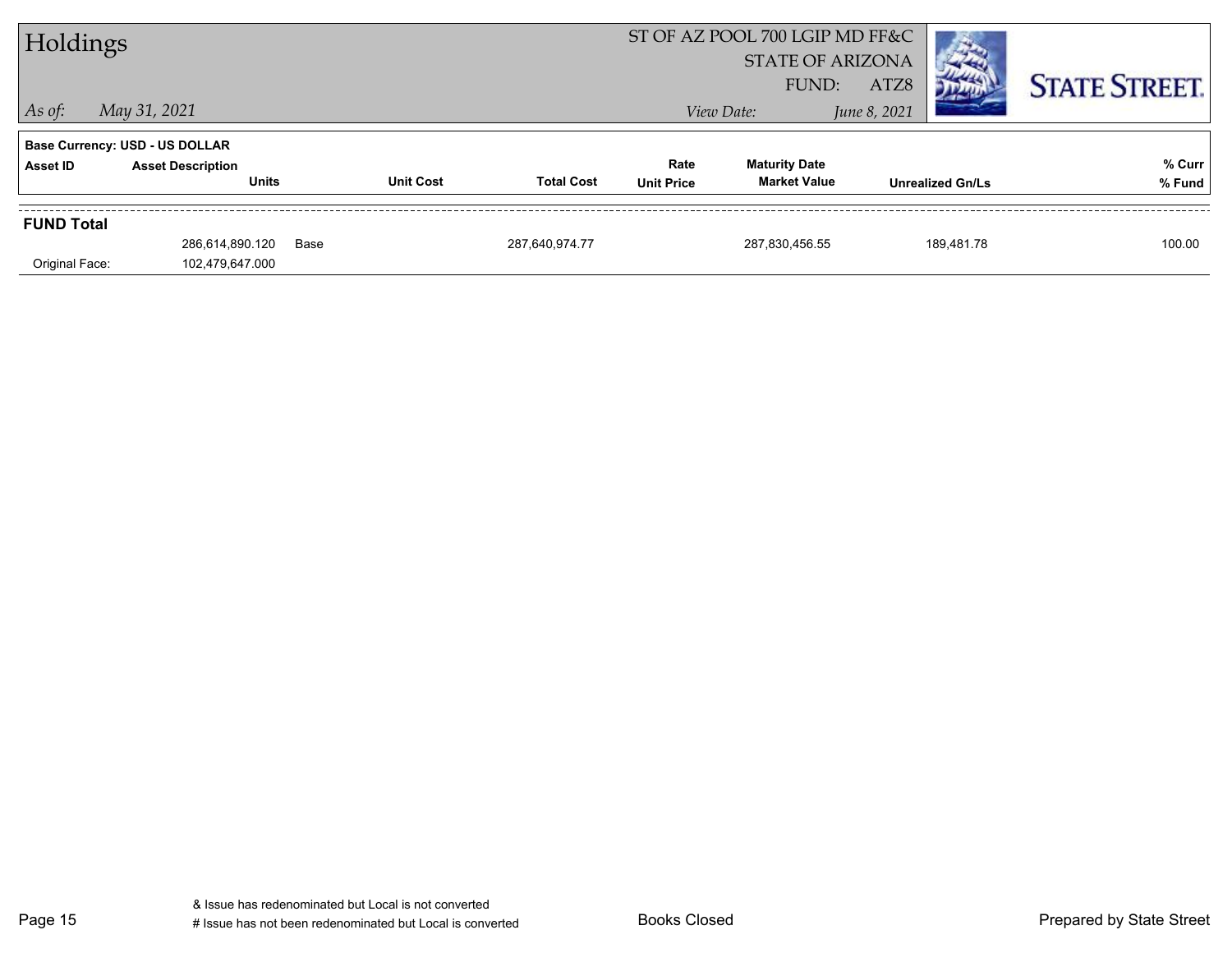Currency Summary

*As of: May 31, 2021*

## ST OF AZ POOL 700 LGIP MD FF&C

STATE OF ARIZONA

FUND:

ATZ8



*View Date:June 8, 2021*

| Base Currency: USD - US DOLLAR |  |
|--------------------------------|--|
|--------------------------------|--|

|                        |                 |       |                   |                     | % Currency |                         |                          |                           |
|------------------------|-----------------|-------|-------------------|---------------------|------------|-------------------------|--------------------------|---------------------------|
|                        | <b>Units</b>    |       | <b>Total Cost</b> | <b>Market Value</b> | % Fund     | <b>Unreal Sec Gn/Ls</b> | <b>Unreal Curr Gn/Ls</b> | <b>Total Unreal Gn/Ls</b> |
| <b>US DOLLAR</b>       |                 |       |                   |                     |            |                         | Exchange Rate:           | 1.000000                  |
| <b>CASH</b>            |                 |       |                   |                     |            |                         |                          |                           |
|                        | 505,052.100     | Local | 505,052.10        | 505,052.10          | 0.18       | 0.00                    |                          | 0.00                      |
|                        |                 | Base  | 505,052.10        | 505,052.10          | 0.18       | 0.00                    | 0.00                     | 0.00                      |
| <b>CASH EQUIVALENT</b> |                 |       |                   |                     |            |                         |                          |                           |
|                        | 44,861,402.500  | Local | 44,861,402.50     | 44,861,402.50       | 15.59      | 0.00                    |                          | 0.00                      |
|                        |                 | Base  | 44,861,402.50     | 44,861,402.50       | 15.59      | 0.00                    | 0.00                     | 0.00                      |
| <b>FIXED INCOME</b>    |                 |       |                   |                     |            |                         |                          |                           |
|                        | 241,248,435.520 | Local | 242,274,520.17    | 242,464,001.95      | 84.24      | 189,481.78              |                          | 189,481.78                |
| Original Face:         | 102,479,647.000 | Base  | 242,274,520.17    | 242,464,001.95      | 84.24      | 189,481.78              | 0.00                     | 189,481.78                |
| <b>US DOLLAR Total</b> |                 |       |                   |                     |            |                         |                          |                           |
|                        | 286,614,890.120 | Local | 287,640,974.77    | 287,830,456.55      | 100.00     | 189,481.78              |                          | 189,481.78                |
| Original Face:         | 102,479,647.000 | Base  | 287,640,974.77    | 287,830,456.55      | 100.00     | 189,481.78              | 0.00                     | 189,481.78                |
| <b>FUND Total</b>      |                 |       |                   |                     |            |                         |                          |                           |
|                        | 286,614,890.120 | Base  | 287,640,974.77    | 287,830,456.55      | 100.00     | 189,481.78              | 0.00                     | 189,481.78                |
| Original Face:         | 102,479,647.000 |       |                   |                     |            |                         |                          |                           |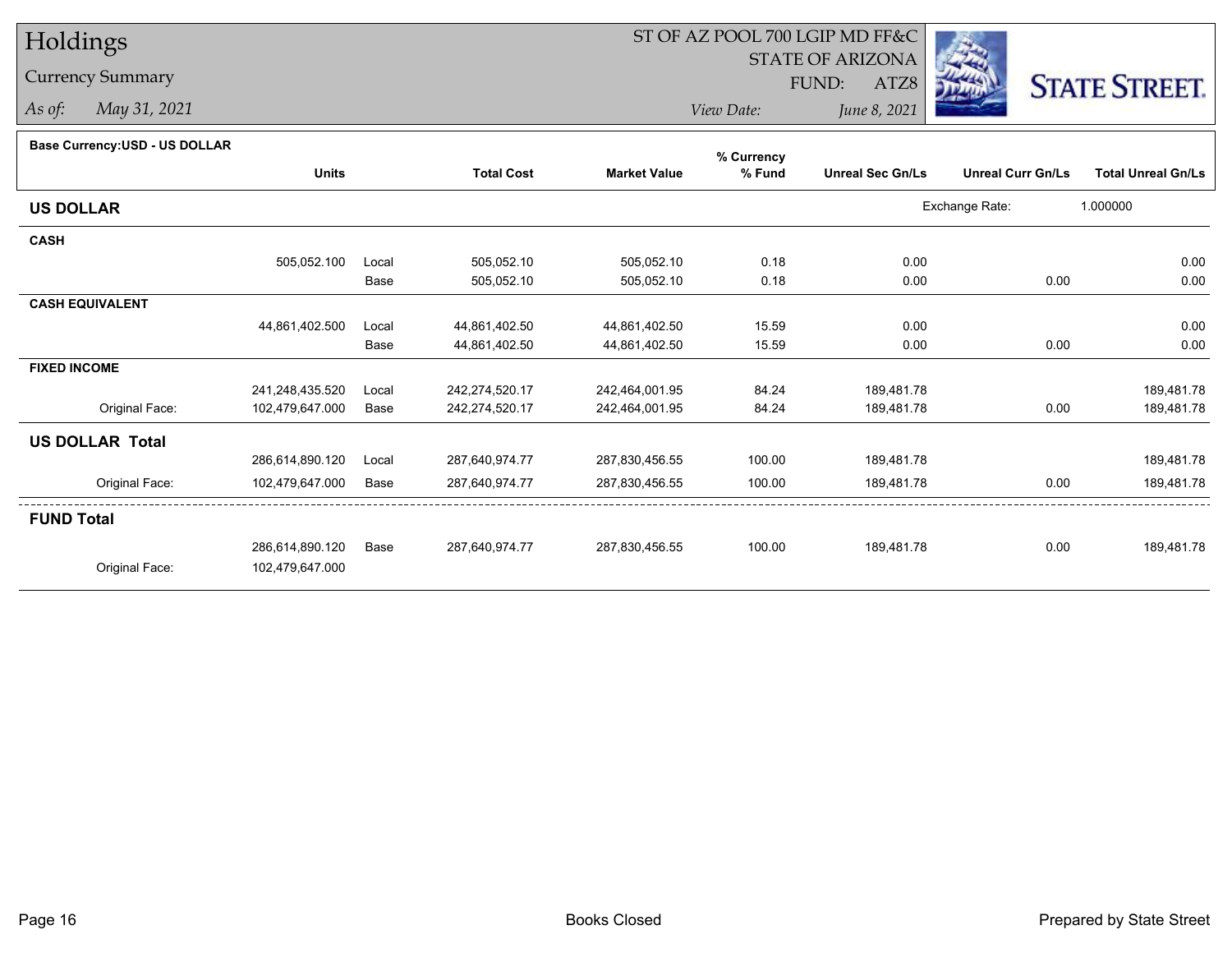| Holdings          |                                       |                   |                     |            | ST OF AZ POOL 700 LGIP MD FF&C           |                          |                           |
|-------------------|---------------------------------------|-------------------|---------------------|------------|------------------------------------------|--------------------------|---------------------------|
|                   | <b>Asset Summary</b>                  |                   |                     |            | <b>STATE OF ARIZONA</b><br>FUND:<br>ATZ8 |                          |                           |
| As of:            | May 31, 2021                          |                   |                     | View Date: | June 8, 2021                             |                          | <b>STATE STREET.</b>      |
|                   |                                       |                   |                     |            |                                          |                          |                           |
|                   | <b>Base Currency: USD - US DOLLAR</b> |                   |                     |            |                                          |                          |                           |
|                   | <b>Units</b>                          | <b>Total Cost</b> | <b>Market Value</b> | % Fund     | <b>Unreal Sec Gn/Ls</b>                  | <b>Unreal Curr Gn/Ls</b> | <b>Total Unreal Gn/Ls</b> |
| <b>CASH</b>       |                                       |                   |                     |            |                                          |                          |                           |
| <b>US DOLLAR</b>  |                                       |                   |                     |            |                                          |                          |                           |
|                   | 505,052.100                           | 505,052.10        | 505,052.10          | 0.18       | 0.00                                     | 0.00                     | 0.00                      |
| <b>CASH Total</b> |                                       |                   |                     |            |                                          |                          |                           |
|                   | 505,052.100                           | 505,052.10        | 505,052.10          | 0.18       | 0.00                                     | 0.00                     | 0.00                      |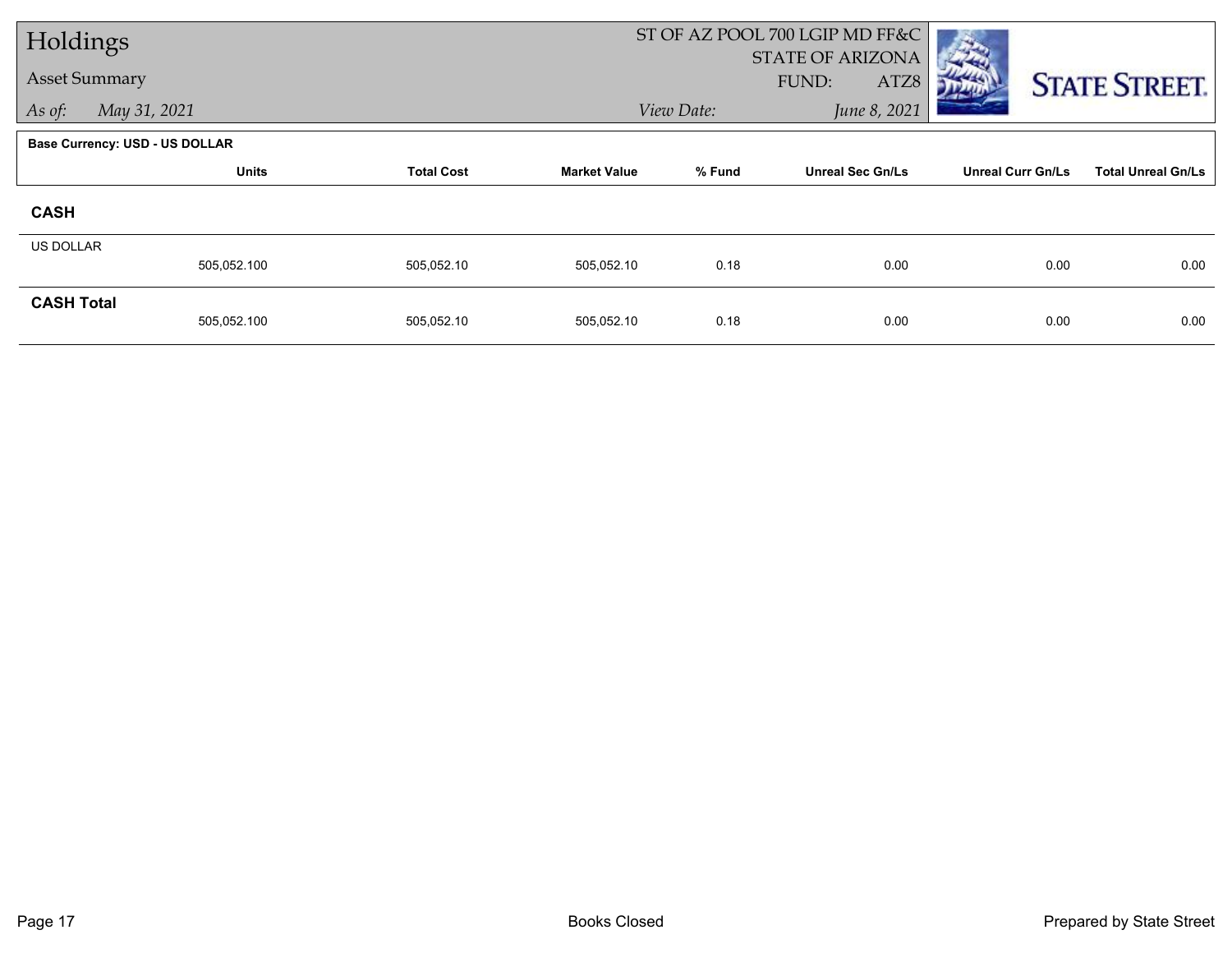| Holdings                       |                   |                     |            | ST OF AZ POOL 700 LGIP MD FF&C |                          |                           |
|--------------------------------|-------------------|---------------------|------------|--------------------------------|--------------------------|---------------------------|
|                                |                   |                     |            | <b>STATE OF ARIZONA</b>        |                          |                           |
| <b>Asset Summary</b>           |                   |                     |            | FUND:<br>ATZ8                  |                          | <b>STATE STREET.</b>      |
| As of:<br>May 31, 2021         |                   |                     | View Date: | June 8, 2021                   |                          |                           |
| Base Currency: USD - US DOLLAR |                   |                     |            |                                |                          |                           |
| <b>Units</b>                   | <b>Total Cost</b> | <b>Market Value</b> | % Fund     | <b>Unreal Sec Gn/Ls</b>        | <b>Unreal Curr Gn/Ls</b> | <b>Total Unreal Gn/Ls</b> |
| <b>CASH EQUIVALENT</b>         |                   |                     |            |                                |                          |                           |
| <b>US DOLLAR</b>               |                   |                     |            |                                |                          |                           |
| 44,861,402.500                 | 44,861,402.50     | 44,861,402.50       | 15.59      | 0.00                           | 0.00                     | 0.00                      |
| <b>CASH EQUIVALENT Total</b>   |                   |                     |            |                                |                          |                           |
| 44,861,402.500                 | 44,861,402.50     | 44,861,402.50       | 15.59      | 0.00                           | 0.00                     | 0.00                      |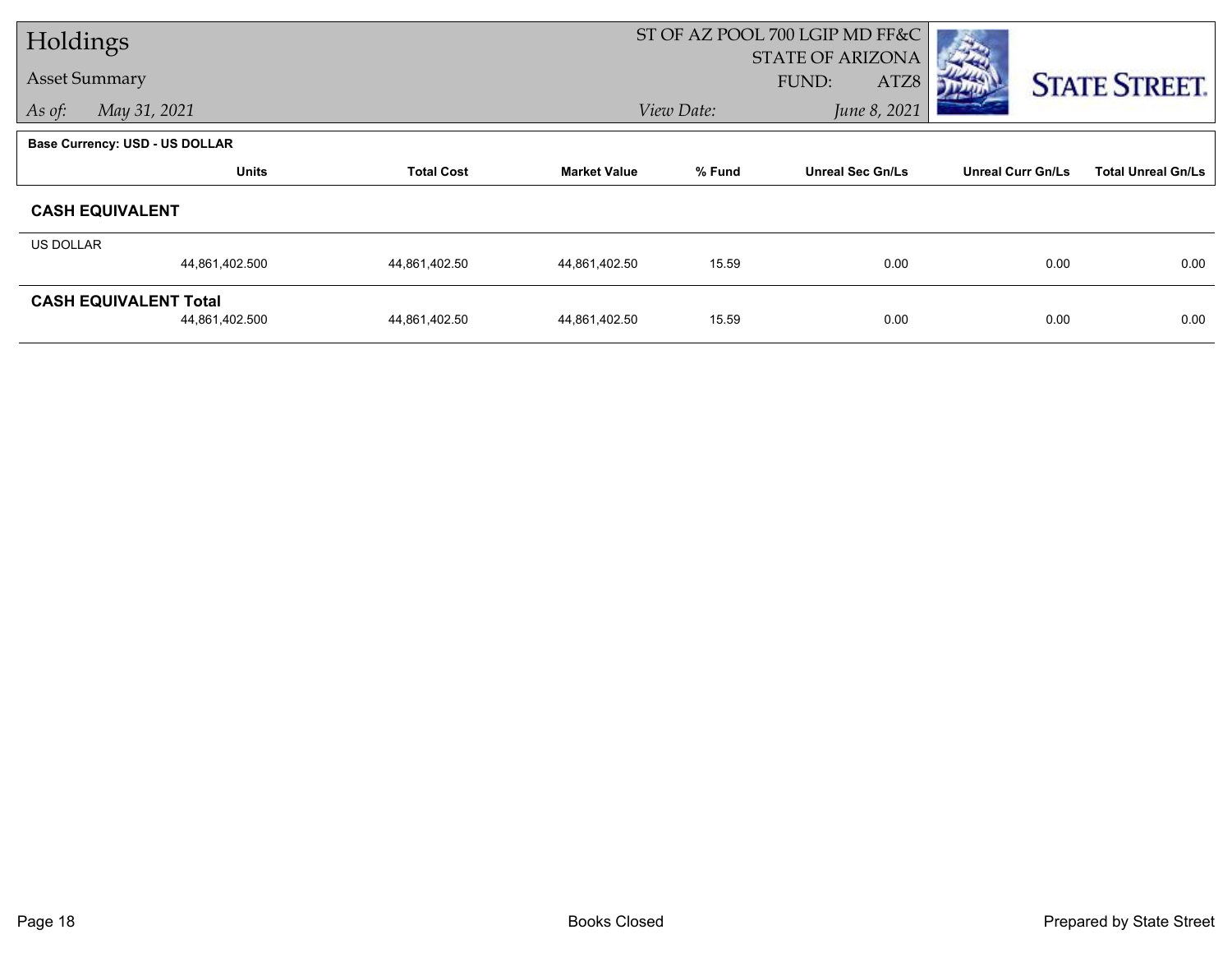| Holdings  |                                       |                   |                     |            | ST OF AZ POOL 700 LGIP MD FF&C |                          |                           |
|-----------|---------------------------------------|-------------------|---------------------|------------|--------------------------------|--------------------------|---------------------------|
|           |                                       |                   |                     |            | <b>STATE OF ARIZONA</b>        |                          |                           |
|           | <b>Asset Summary</b>                  |                   |                     |            | FUND:<br>ATZ8                  |                          | <b>STATE STREET.</b>      |
| As of:    | May 31, 2021                          |                   |                     | View Date: | June 8, 2021                   |                          |                           |
|           | <b>Base Currency: USD - US DOLLAR</b> |                   |                     |            |                                |                          |                           |
|           | <b>Units</b>                          | <b>Total Cost</b> | <b>Market Value</b> | % Fund     | <b>Unreal Sec Gn/Ls</b>        | <b>Unreal Curr Gn/Ls</b> | <b>Total Unreal Gn/Ls</b> |
|           | <b>FIXED INCOME</b>                   |                   |                     |            |                                |                          |                           |
| US DOLLAR |                                       |                   |                     |            |                                |                          |                           |
|           | 241,248,435.520                       | 242,274,520.17    | 242,464,001.95      | 84.24      | 189,481.78                     | 0.00                     | 189,481.78                |
|           | <b>FIXED INCOME Total</b>             |                   |                     |            |                                |                          |                           |
|           | 241,248,435.520                       | 242,274,520.17    | 242,464,001.95      | 84.24      | 189,481.78                     | 0.00                     | 189,481.78                |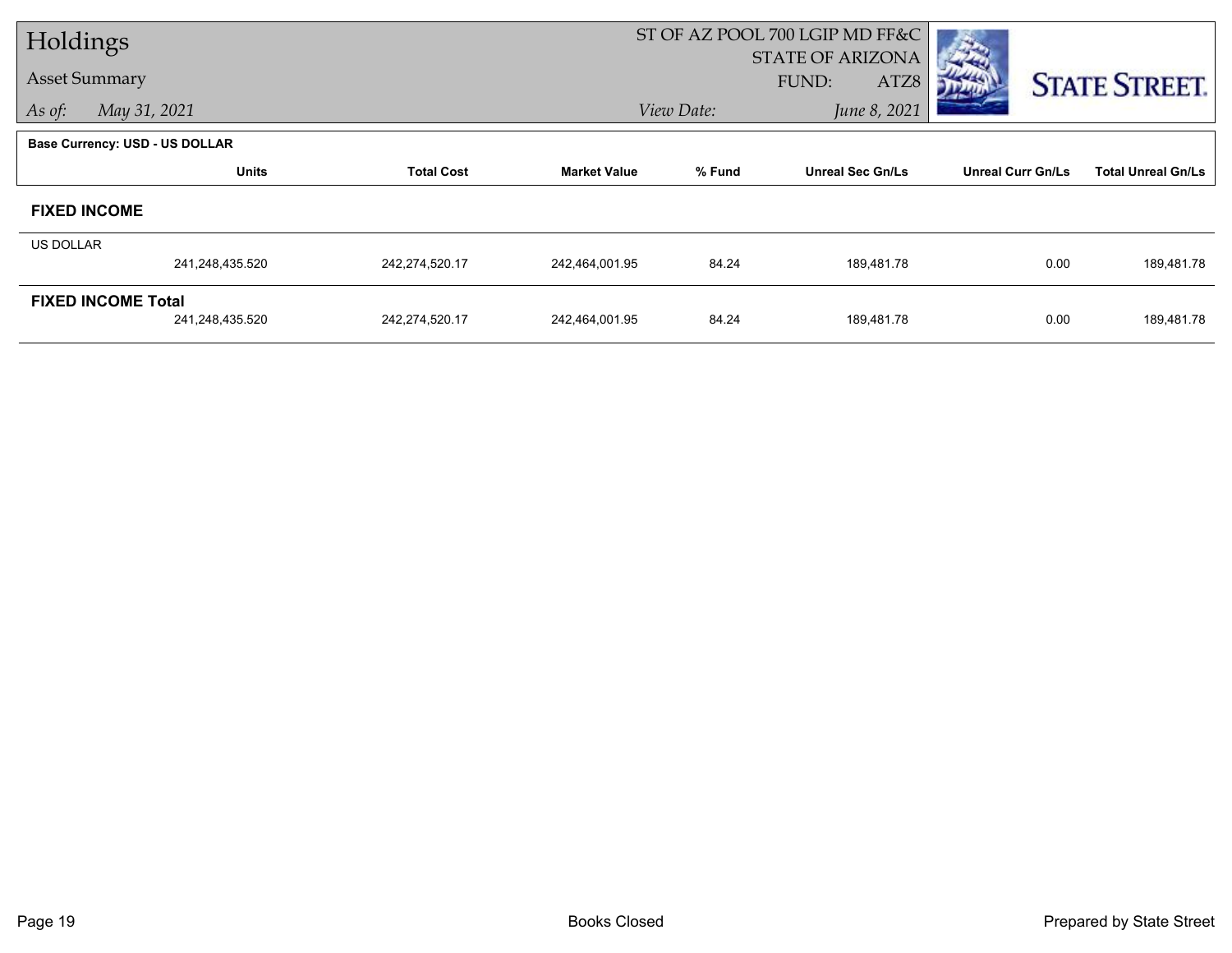| Holdings          |                                       |                   |                     |            | ST OF AZ POOL 700 LGIP MD FF&C |                   |                           |
|-------------------|---------------------------------------|-------------------|---------------------|------------|--------------------------------|-------------------|---------------------------|
|                   |                                       |                   |                     |            | <b>STATE OF ARIZONA</b>        |                   |                           |
|                   | <b>Asset Summary</b>                  |                   |                     |            | ATZ8<br><b>FUND:</b>           |                   | <b>STATE STREET.</b>      |
| As of:            | May 31, 2021                          |                   |                     | View Date: | June 8, 2021                   |                   |                           |
|                   | <b>Base Currency: USD - US DOLLAR</b> |                   |                     |            |                                |                   |                           |
|                   | <b>Units</b>                          | <b>Total Cost</b> | <b>Market Value</b> | % Fund     | <b>Unreal Sec Gn/Ls</b>        | Unreal Curr Gn/Ls | <b>Total Unreal Gn/Ls</b> |
| <b>FUND Total</b> |                                       |                   |                     |            |                                |                   |                           |
|                   | 286,614,890.120                       | 287.640.974.77    | 287,830,456.55      | 100.00     | 189.481.78                     | 0.00              | 189,481.78                |